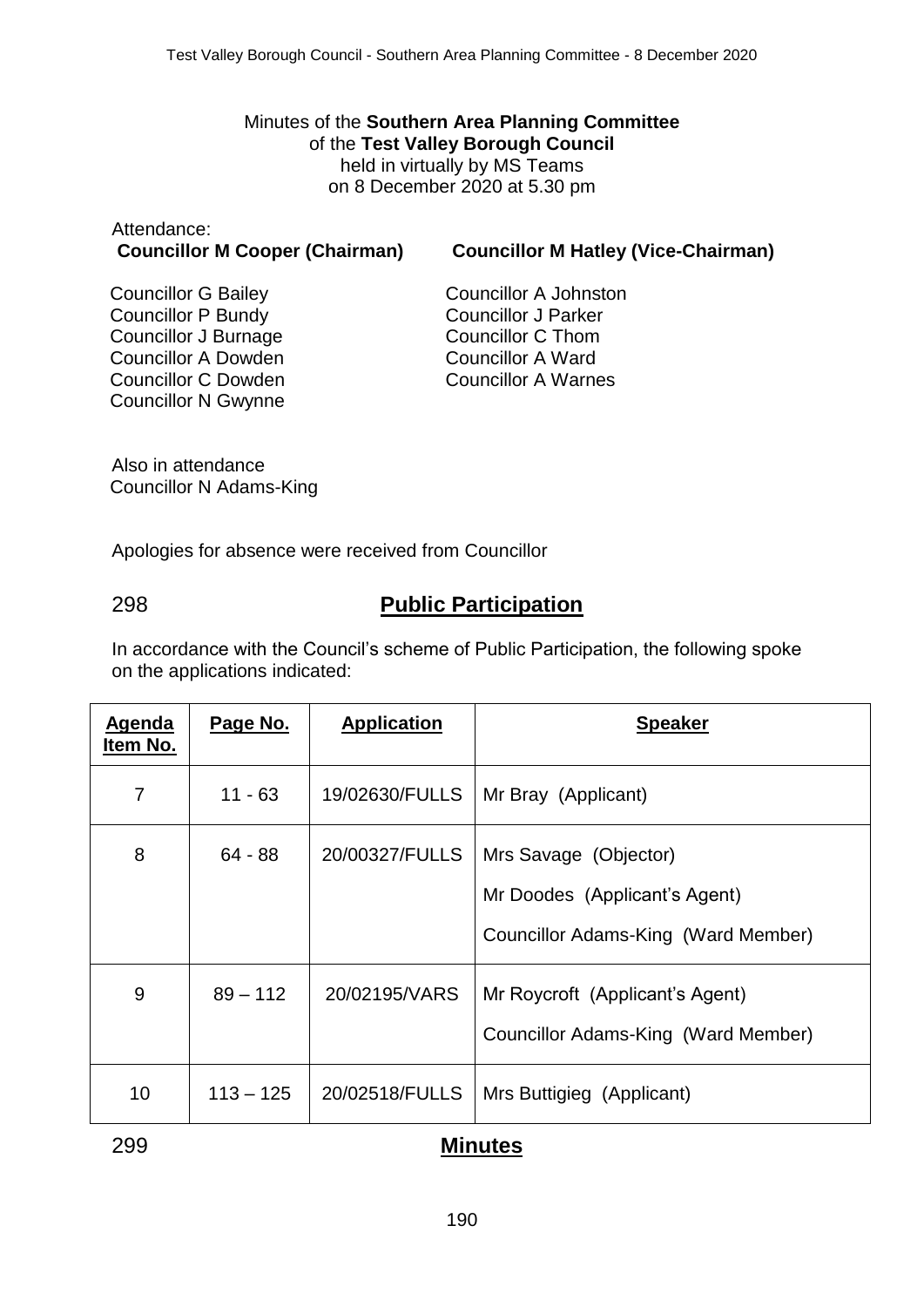### **Resolved:**

**That the minutes of the meeting held on 17 November 2020 be confirmed and signed as a correct record.**

# 300 **Schedule of Development Applications**

### **Resolved:**

**That the applications for development as set out below be determined as indicated:**

### 301 **19/02630/FULLS**

| <b>APPLICATION NO.</b>  | 19/02630/FULLS                                                          |
|-------------------------|-------------------------------------------------------------------------|
| <b>APPLICATION TYPE</b> | <b>FULL APPLICATION - SOUTH</b>                                         |
| <b>REGISTERED</b>       | 04.11.2019                                                              |
| <b>APPLICANT</b>        | <b>Highwood Homes</b>                                                   |
| <b>SITE</b>             | The Old Mansion Site, Stoneham Lane, South                              |
|                         | Eastleigh, SO50 9HS, CHILWORTH                                          |
| <b>PROPOSAL</b>         | Erection of 63 dwellings, including provision of 12no.                  |
|                         | Affordable apartments and garages/car ports, bin                        |
|                         | stores, and other ancillary buildings, with associated                  |
|                         | landscaping and open space, following demolition of                     |
|                         | existing dwelling and other structures.                                 |
| <b>AMENDMENTS</b>       | Received 18 <sup>th</sup> November 2020                                 |
|                         | <b>Nitrogen Strategy</b>                                                |
|                         | Revised Boundary Treatment Plan DD241L04 H                              |
|                         | Tree pit details DD241D01 A                                             |
|                         | Management plan                                                         |
|                         | POS plan                                                                |
|                         | <b>DD241L01 C</b>                                                       |
|                         | Landscape, Woodland & Ecological Management Plan                        |
|                         | version c                                                               |
|                         | Received 12 <sup>th</sup> October 2020                                  |
|                         | Amended proposal wording                                                |
|                         | Flood Risk Issue F                                                      |
|                         | Landscape, Woodland & Ecological Management Plan                        |
|                         | version B                                                               |
|                         | Arboricultural Method Statement October 2020                            |
|                         | <b>Accommodation Schedule</b>                                           |
|                         | Site plan roof - 19.034.100 O                                           |
|                         | Block plan ground - 19.034.101 V<br>LAKESIDE VIEW - BLOCK PLAN & STREET |
|                         | SCENES - 19.034.240 G                                                   |
|                         | OUTBUILDINGS - 19.034.279 D                                             |
|                         |                                                                         |
|                         | Landscape Strategy Plan DD241L01 C<br>Tree Mitigation Plan DD241L02 B   |
|                         | Management Company Plan DD241L03 D                                      |
|                         | Boundary Treatment Plan DD241L04 F                                      |
|                         | Tree Planting Volume Plan DD241L05 A                                    |
|                         |                                                                         |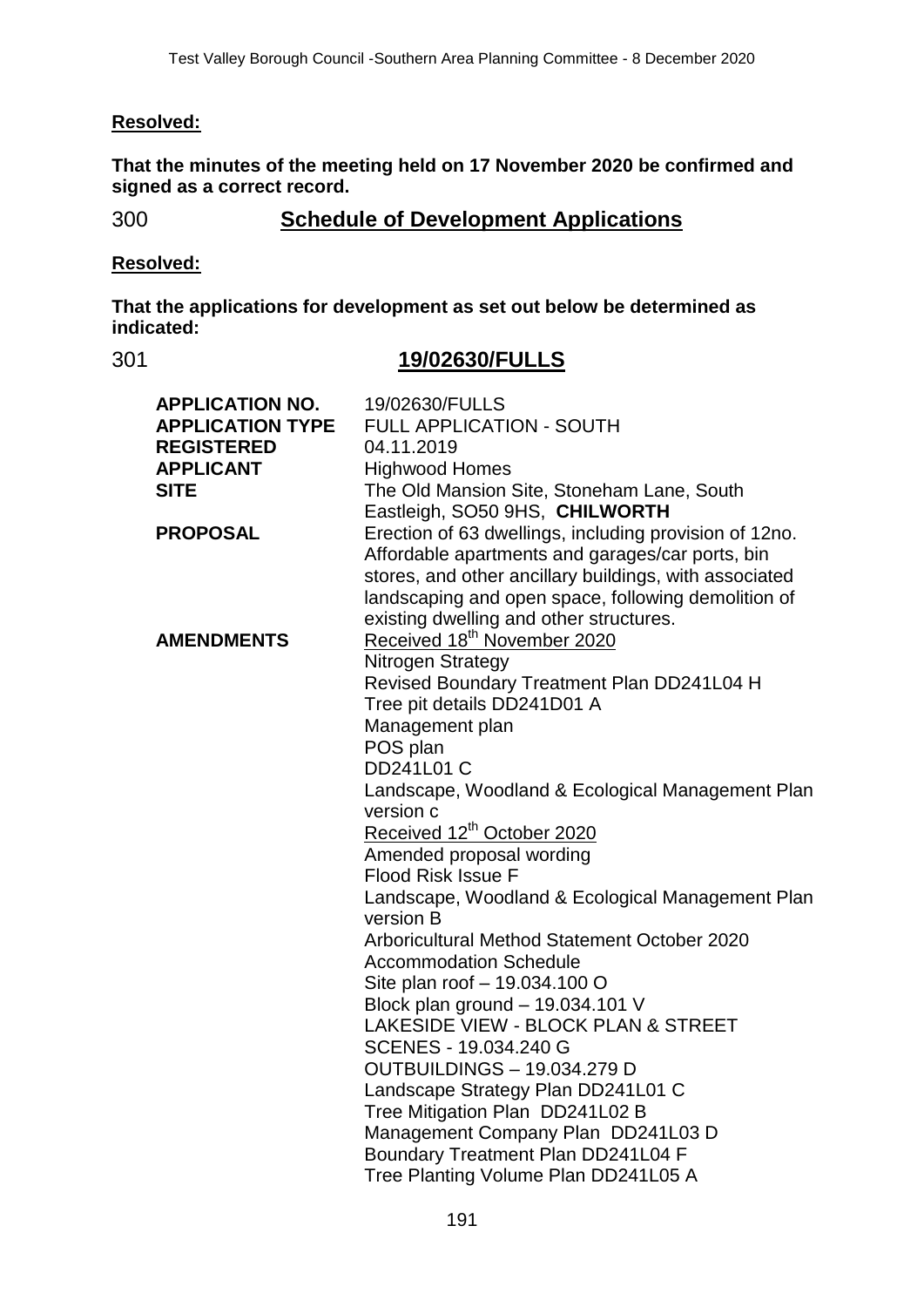Refuse Vehicle Tracking 14-159-1201 H Fire vehicle Tracking - 14-159-1202 H Proposed Indicative Services Routes 14-159-1204 G Proposed Levels 14-159-1208 E Visibility Splays 14-159-1210 E Surface Water Drainage Layout Plan 14-159-1214 G Foul Water Drainage Layout Plan 14-159-1215 D Construction Make Up 14-159-1216 C Private Vehicle Tracking 14-159-1225 F Viability Assessment –  $12<sup>th</sup>$  October Received 17<sup>th</sup> April 2020 14-159-1201 F – Refuse vehicle 14-159-1202 F – Fire Vehicle 14-159-1204 E – Service Routes 14-159-1207 B – Highway Construction 14-159-1208 C – Levels 14-159-1210 C – Vis splay 14-159-1214 – E – Surface Water 14-159-1215 B – Foul Water 14-159-1216 A – Construction make up 19.034.100 L – Site layout roof 19.034.101 S – Block plan ground 19.034.200 D – Woodland view block 19.034.210 D - Courtyard block 19.034.220 F – Mansion block 19.034.230 D – The Square block 19.034.240 D – Lakeside block 19.034.275 F – Flat block 1 19.034.276 H – Flat block 1 elevation 19.034.280 C - Garaging 19.034.300 F – Indicative views 19.034.301 F – Indicative views 19.034.302 F – Indicative views 19.034.303 F – Indicative views 19.034.304 D – Indicative views DD241L01 B – Landscape Strategy Plan DD241L02 A Tree Mitigation plan DD241L03 C – Management company DD241L04 D – Boundary treatment Arb Method Statement April 2020 Design and Access Statement April 2020 Flood Risk Assessment version D Landscape ecological woodland management rev A 08/04/2020 14-159-1225 C - Private vehicle tracking 14-159-1226 A – Surface Water Option 2 19.034.305 B – Flats rendered elevation 19.34.SK22 C Long section DD241D01 – Tree Pit DD241L05 – Tree Planting volume plan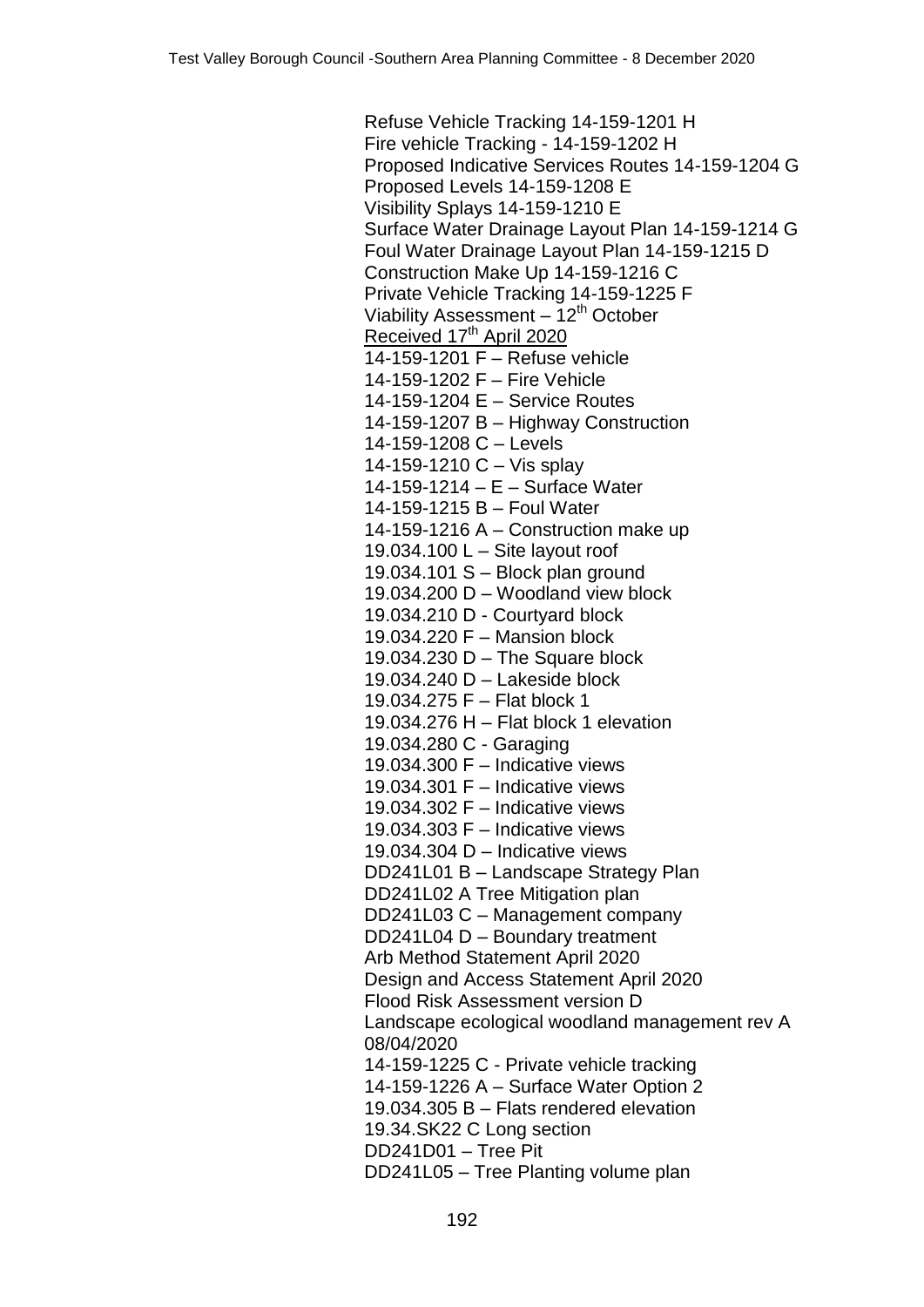Reponses to Tree officer comments Bat roost tree assessment Feb 2018 version 2 April 2020 Ecological Appraisal Feb 2018 Nutrient balancing assessment March 2020 WSI for archaeology April 2020 Response to Ecology Officer from WYG

### **CASE OFFICER** Sarah Barter

**Delegated to the Head of Planning and Building to:**

- **i. Completion of Legal agreement to secure:**
	- **The delivery and future management of on-site Affordable Housing**
	- **Secure off-site Nitrogen Neutrality mitigation**
	- **Financial contributions towards both the New Forest SPA and the Solent SPA to mitigate the impact of development**
	- **Provision of, and subsequent management arrangements for, onsite Public Open Space**
	- **Maintenance and management arrangements for the Woodland Buffer to Stoneham Golf Club**
- **(ii) The receipt of a satisfactory consultation reply from Natural England in respect of additional evidence for Nitrate Neutrality**
- **(iii) The receipt of a suitable reptile and dormouse survey and mitigation where appropriate.**

**Then PERMISSION subject to:**

- **1. The development hereby permitted shall be begun within three years from the date of this permission. Reason: To comply with the provision of Section 91 of the Town and Country Planning Act 1990 as amended by Section 51 of the Planning and Compulsory Purchase Act 2004.**
- **2. The development hereby permitted shall not be carried out except in complete accordance with the details shown on the submitted plans, numbers**

**19.034278 C 19.034.101 V DD241L04M 14-159-1216 C 14-159-1202 H 19.034.240 G DD241L01 D DD241L03F 19.034.279 D 14-159-1225 F 14-159-1215 D 14-159-1204 G 14-159-1208 E 14-159-1214 G 14-159-1201 H 19.034.100 O DD241L02 C**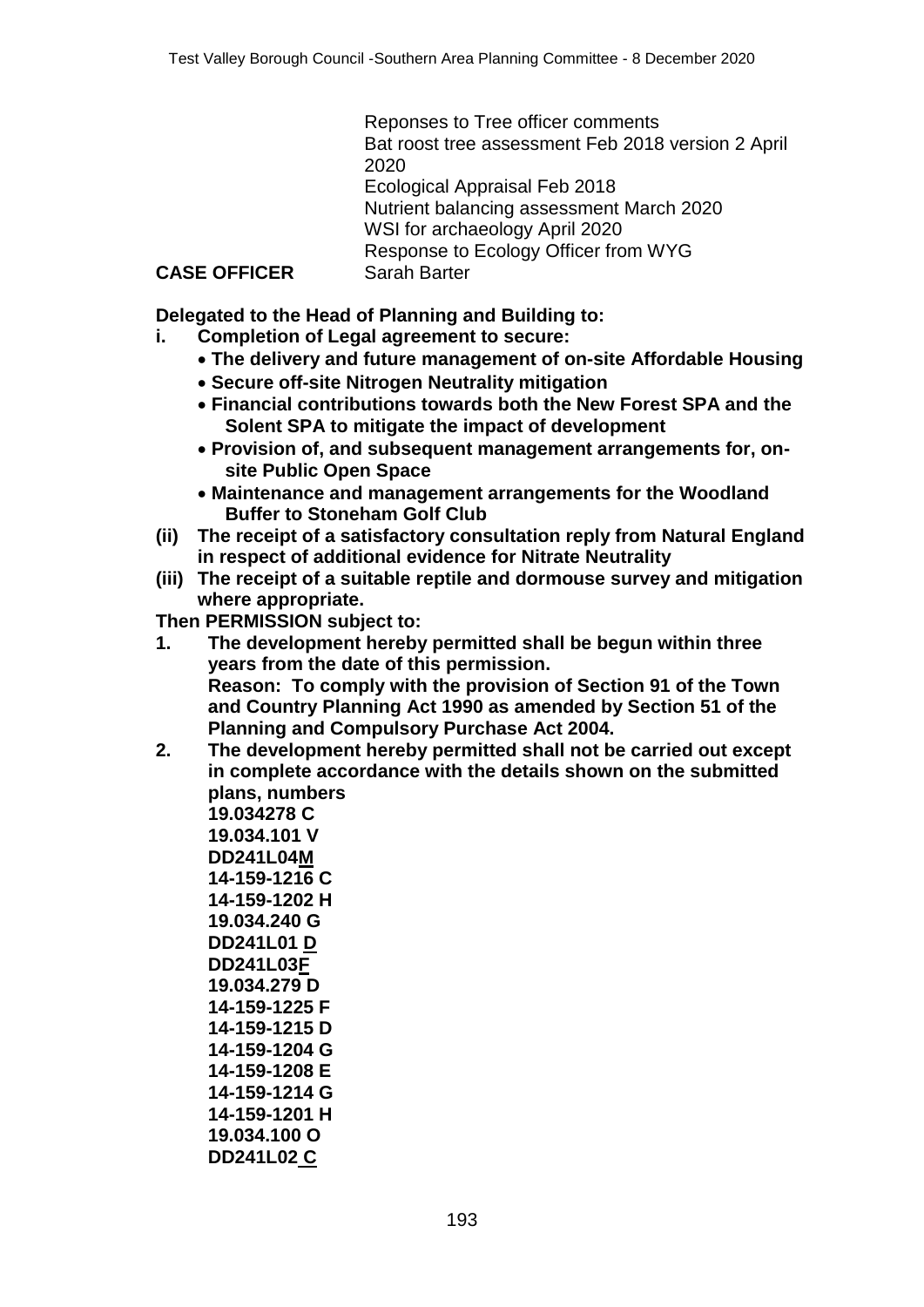**DD241L05B 14-159-1210 E 19/34/SK22 C 19/034/305 B 14-0159-1226 A 19/034/210 14-159-200 19/034/220 19/034/280 14-159-1207 B 19/034/300 19/034/301 19/034/302 19/034/303 19/034/304 19/034/276 19/034/275 19/034/280 14-159-1223 14-159-1222 19.034.002 A 19.034.277 G 14-159-1221 14-159-1219 14-159-1220 19.034.270 E 19.034.271 D 19.034.272 D 19.034.273 C 19.034.300C 19.034.001 19.034.211 C DD241L06A**

**Reason: For the avoidance of doubt and in the interests of proper planning.**

**3. No development shall take place above DPC level of the development hereby permitted until samples and details of the materials to be used in the construction of all external surfaces hereby permitted have been submitted to and approved in writing by the Local Planning Authority. This shall include a sample wall panel which shall be constructed on site for all brick work proposed, be not less than 1 metre square and be constructed on site, inspected and approved in writing by the Local Planning Authority. The panel shall then be left in position for comparison whilst the development is carried out. Works shall be carried out in accordance with the approved sample panel. Development shall be carried out in accordance with the approved details. Reason: To ensure the development has a satisfactory external appearance in the interest of visual amenities in accordance with Test Valley Borough Revised Local Plan (2016) Policy E1.**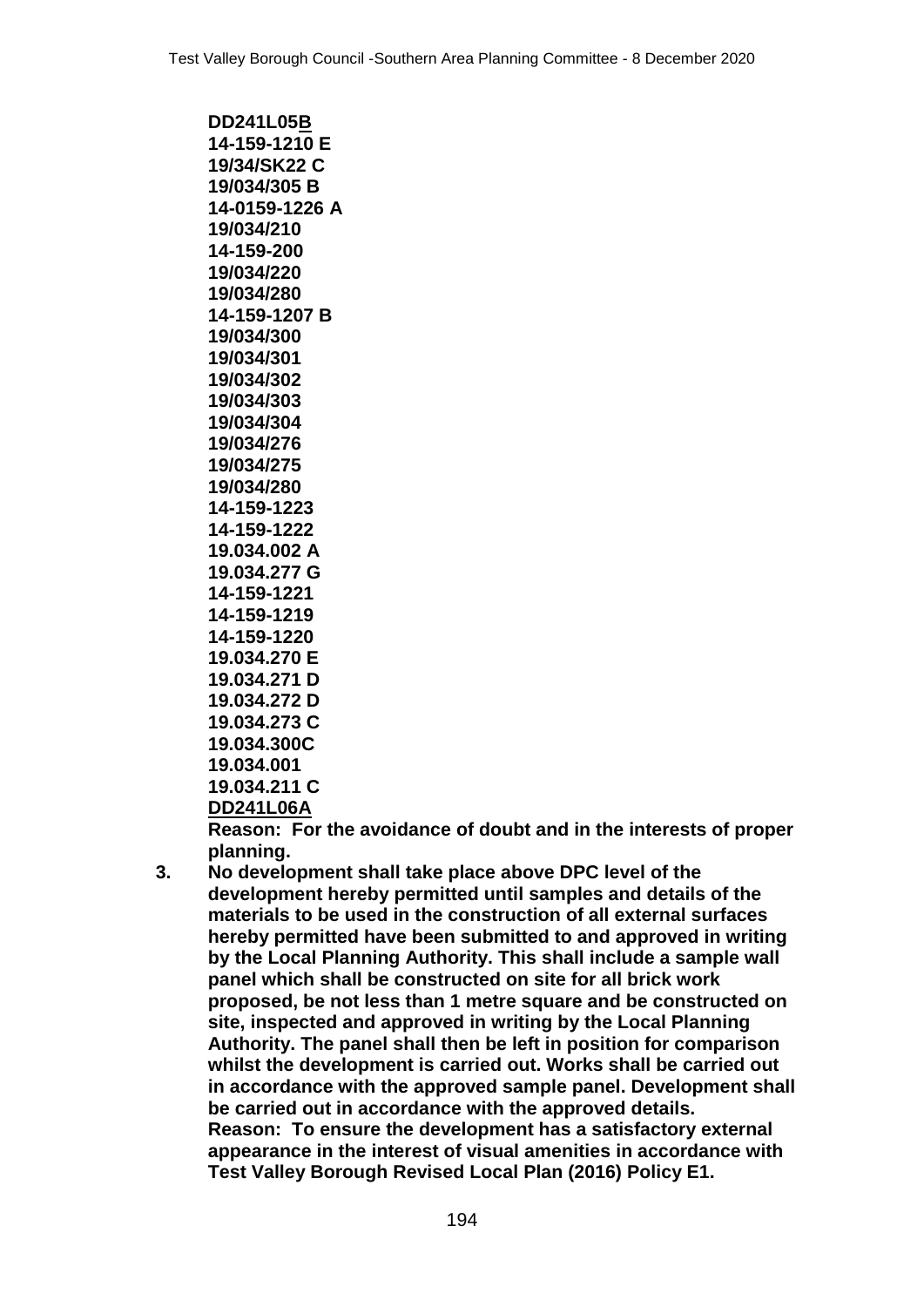**4. Before the development hereby permitted is commenced details, including plans and cross sections, shall be submitted to and approved by the Local Planning Authority of the existing and proposed ground levels of the development and the boundaries of the site and the height of the ground floor slab and damp proof course in relation thereto. Development shall be undertaken in accordance with the approved details. Reason: To ensure satisfactory relationship between the new** 

**development and the adjacent buildings, amenity areas and trees in accordance with Test Valley Borough Revised Local Plan (2016) policy E1 and E9.** 

**5. No development shall take place above DPC level of the development hereby permitted until full details of hard and soft landscape works have been submitted and approved. Details shall include-where appropriate: ecological enhancements; proposed finished levels or contours; means of enclosure; car parking layouts; other vehicle and pedestrian access and circulation areas; hard surfacing materials; minor artefacts and structures (e.g. furniture, play equipment, refuse or other storage units, signs, lighting, etc.); proposed and existing functional services above and below ground (e.g. drainage, power, communications cables, pipelines etc. indicating lines, manholes, supports.); retained historic landscape features and proposals for restoration, where relevant.**

**Soft landscape works shall include: planting plans; written specifications (including cultivation and other operations associated with plant and grass establishment such as tree pits); schedules of plants, noting species, plant sizes and proposed numbers/densities.**

**The landscape works shall be carried out in accordance with the implementation programme and in accordance with the management plan.**

**Reason: To improve the appearance of the site and enhance the character of the development in the interest of visual amenity and contribute to the character of the local area in accordance with Test Valley Borough Revised Local Plan (2016) Policy E1 and E2.**

**6. No development shall take place above DPC level of the development hereby permitted until a schedule of landscape management and maintenance for a minimum period of 5 years has been submitted to and approved in writing by the Local Planning Authority. The landscape management plan, including long term design objectives, management responsibilities and maintenance schedules for all landscape areas and an implementation programme, shall be submitted to and approved in writing by the Local Planning Authority. The approved management plan shall be carried out in accordance with the implementation programme.**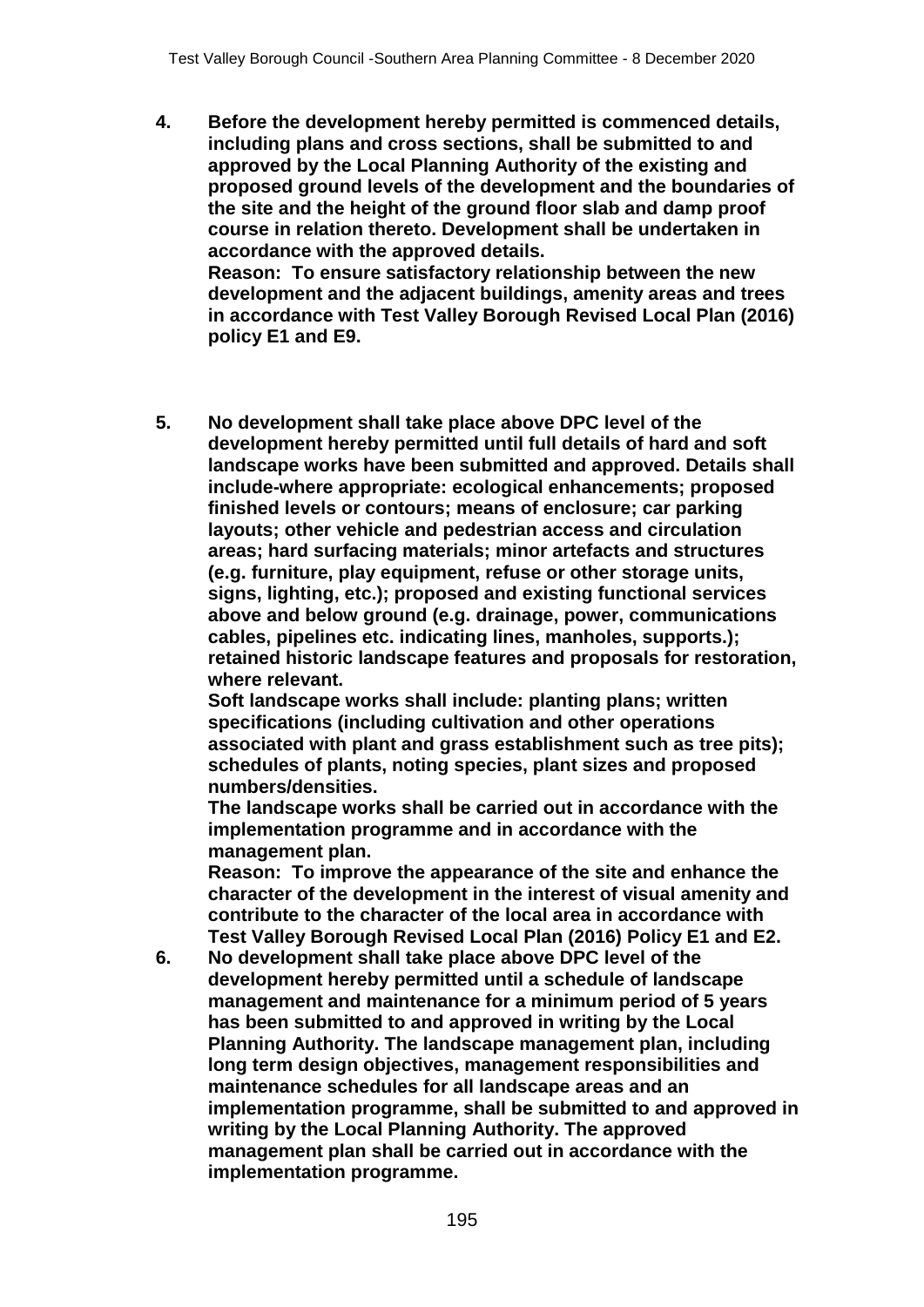**Reason: To ensure the provision of amenity afforded by proper maintenance of existing and new landscape features as an improvement of the appearance of the site and to enhance the character of the development in the interest of visual amenity and contribute to the character of the local area in accordance with Test Valley Borough Revised Local Plan (2016) Policy E1 and E2.**

**7. The development hereby approved shall be undertaken in full accordance with the provisions set out within the James Fuller Arboriculture Report and Method Statement reference October 2020 JFA10259LSA V3specific attention is drawn to Part 2 at page 7 onwards of that document.**

**Reason: To ensure the enhancement of the development by the retention of existing trees and natural features during the construction phase in accordance with Test Valley Borough Revised Local Plan policy E2. TBC with Tree officer.**

**8. Tree protective measures installed (in accordance with the tree protection condition) shall be maintained and retained for the full duration of works or until such time as agreed in writing with the Local Planning Authority. No activities, nor material storage, nor placement of site huts or other equipment what-so-ever shall take place within the barrier.**

**Reason: To ensure the avoidance of damage to existing trees and natural features during the construction phase in accordance with Test Valley Borough Revised Local Plan policy E2.**

- **9. All service routes, drain runs, soakaways or excavations in connection with the development hereby permitted shall remain wholly outside the tree protective barrier. Reason: To ensure the avoidance of damage to existing trees and natural features during the construction phase in accordance with Test Valley Borough Revised Local Plan policy E2.**
- **10. No development shall take place (including site clearance and any other preparatory works) until a site meeting has taken place to involve the Site Manager; the Project Arboriculturist and the Local Planning Authority Arboricultural Officer. Following this meeting tree protection barriers and other measures shall be erected and installed in accordance with the James Fuller Tree Protection Plan JFA102590MS.04ATTP Oct 2020 V3 prior to any other site operations and at least three working days notice shall be given to the Local Planning Authority that it has been erected. Reason: To ensure the enhancement of the development by the retention of existing trees and natural features during the construction phase in accordance with policy E2 Test Valley Borough Revised Local Plan.**
- **11. No construction above DPC of any dwelling hereby approved shall commence until an Employment and Skills Plan has first been submitted to and approved by the Local Planning Authority. The Plan shall be based on the CITB Client Based Approach (or such other standard as may supersede it) and shall include the requirements of the CITB schedule for residential development**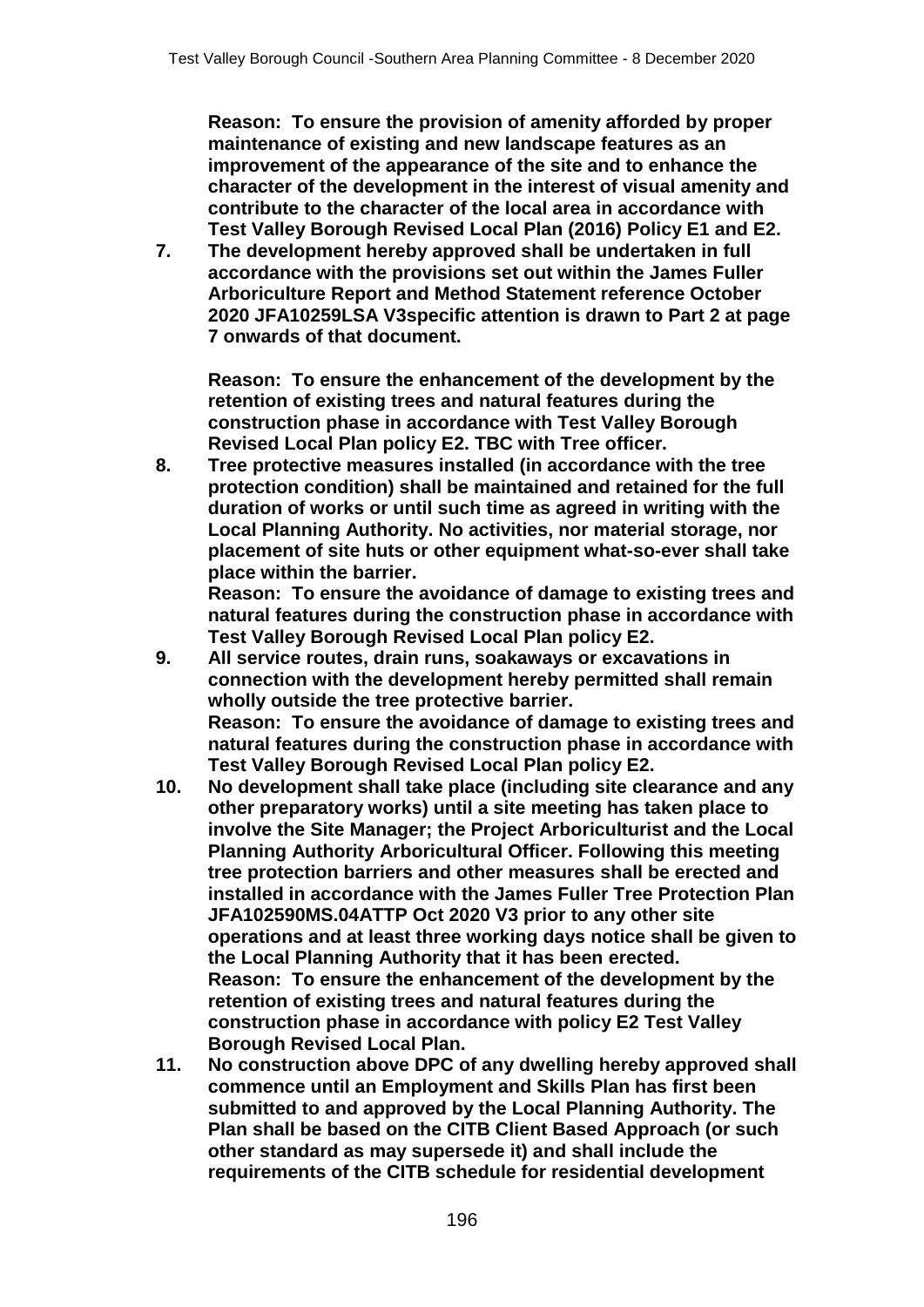**that applies to the value of the development at the time the Plan is submitted. Development shall be undertaken in accordance with the approved details.**

**Reason: To ensure that the development contributes to construction skills training having regard to policy ST1 of the Test Valley Borough Revised Local Plan 2016.**

- **12. Development shall be carried out in accordance with the archaeological provisions set out in that document (edp 1574 r008a dated April 2020). Reason: To ensure the protection of heritage assets in accordance with policy E9 of the Test Valley Borough Revised Local Plan 2016.**
- **13. The roads and footways as shown on the approved plans shall be laid out and made up in accordance with the approved details prior to the first occupation of the development hereby permitted. Reason: To provide appropriate pedestrian and vehicular access in accordance with policy T1 of the Test Valley Borough Revised Local Plan 2016.**
- **14. The development shall not be occupied until the areas shown on the approved plan for the parking and turning of vehicles shall have been made available, surfaced and marked out, with markings to be agreed beforehand by the Local Planning Authority. The parking and turning areas shall then be permanently retained and reserved for that purpose at all time. Reason: To make provision for off-street parking for the purpose of highway safety in accordance with policy T2 of the Revised Borough Local Plan 2016.**
- **15. Before development commences, a Construction and Environmental Management Plan (CEMP), shall be submitted to and approved in writing by the Local Planning Authority. The CEMP shall include the following details:**
	- **i. the timing and phasing of the works and lorry routing**
	- **ii. the incidental recovery of minerals for construction works;**
	- **iii. the location of temporary site buildings and plant and material storage areas,**
	- **iv. the arrangement for construction deliveries and access**
	- **v. dust impacts and controls**
	- **vi. temporary construction car parking both on and off-site,**
	- **vii. temporary lighting ,**
	- **viii. mud on the road mitigation,**
	- **ix. a scheme for controlling noise and vibration from demolition and construction activities (to include piling);**
	- **x. the protection of pedestrian routes during construction,**
	- **xi. storage of and collection of waste**
	- **xii. controls for the volume and the quality of surface water runoff,**
	- **xiii. watercourse crossings and any proposed diversions (temporary or permanent),**
	- **xiv. a map or plan showing habitat areas to be specifically**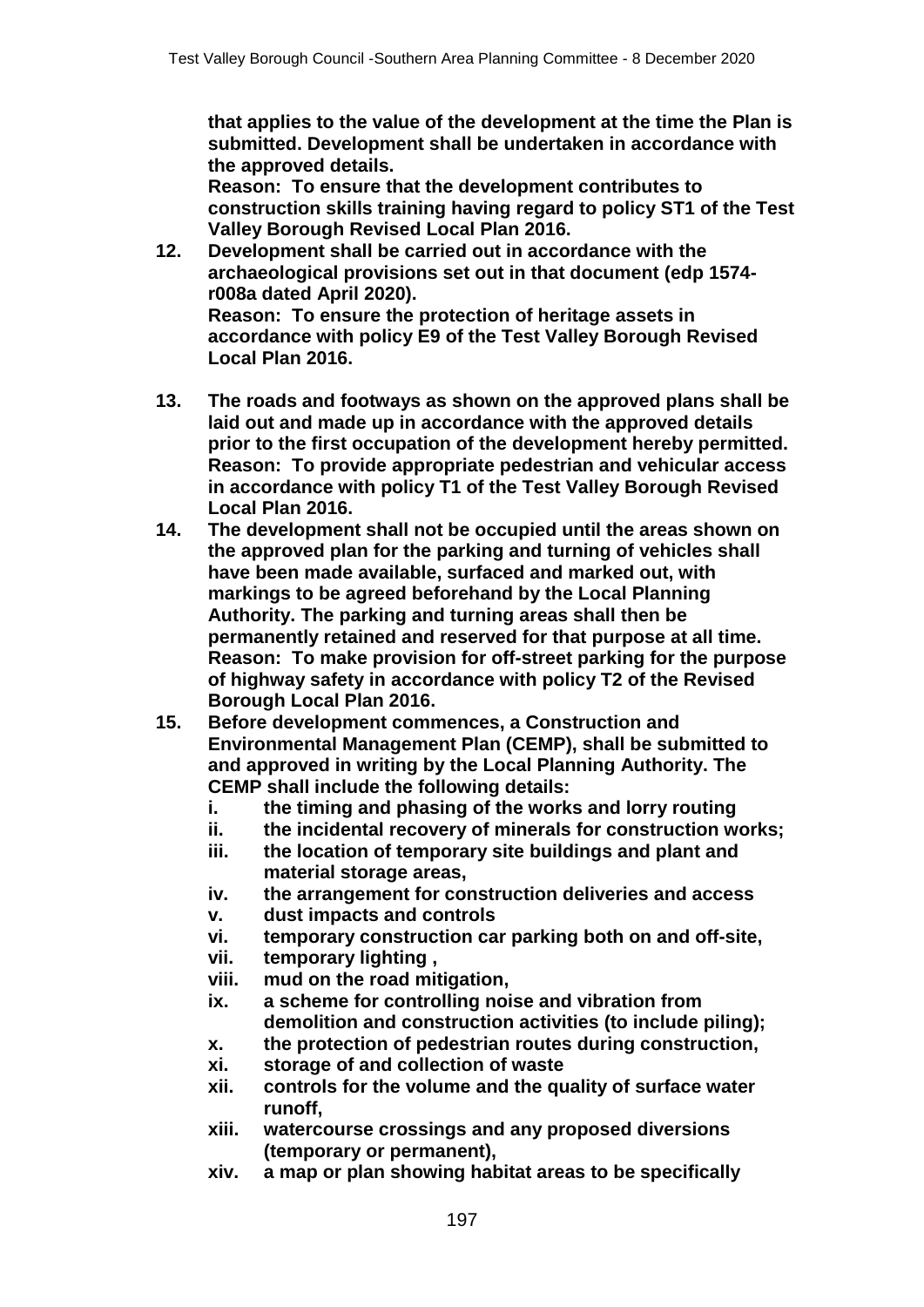**protected (identified in the ecological reports) during the works and any necessary mitigation for protected species to include:**

- **a. The timing of the works**
- **b. Watercourse crossings and any proposed diversions (temporary or permanent)**
- **c. The measures to be used during construction in order to minimise environmental impact of the works on habitats (considering both disturbance and pollution prevention)**
- **xv. information on the persons/bodies responsible for particular activities associated with the construction phase**
- **xvi. method for ensuring that minerals that can be viably recovered during the development operations are recovered and put to beneficial use and a method to record the quantity of recovered mineral (re-use on site or off site) and to report this data to the MPA.**

**All works shall be carried out in accordance with the approved CEMP.** 

**Reason: In the interests of amenity, highway safety and protection of ecological features in accordance with policy LHW4, T1 and E5 of the Test Valley Borough Revised Local Plan 2016.**

- **16. No development shall begin until a detailed surface water drainage scheme for the site, based on the principles within the Flood Risk Assessment & Drainage Strategy ref: 14-159, has been submitted and approved in writing by the Local Planning Authority. The submitted details shall include:**
	- **a. A technical summary, which include detailed drawings and calculations, highlighting any changes to the design from that within the approved Flood Risk Assessment (Option 1 or 2).**
	- **b. Groundwater monitoring between autumn and spring which demonstrate that there will be at least 1m unsaturated zone between the base of any infiltration features and the highest groundwater level recorded. This should include confirmation on how impacts of high groundwater will be managed in the design of the proposed drainage system to ensure that storage capacity is not lost, and structural integrity is maintained.**
	- **c. Exceedance plans demonstrating the flow paths and areas of ponding in the event of blockages or storms exceeding design criteria.**

**Development shall proceed only in accordance with the approved details.**

**Reason: To ensure the development provides the satisfactory provision of foul and surface water drainage in accordance with policy E7 of the Test Valley Borough Revised Local Plan 2016.**

**17. Details for the long-term maintenance arrangements for the surface water drainage system shall be submitted to and approved in writing by the Local Planning Authority prior to the**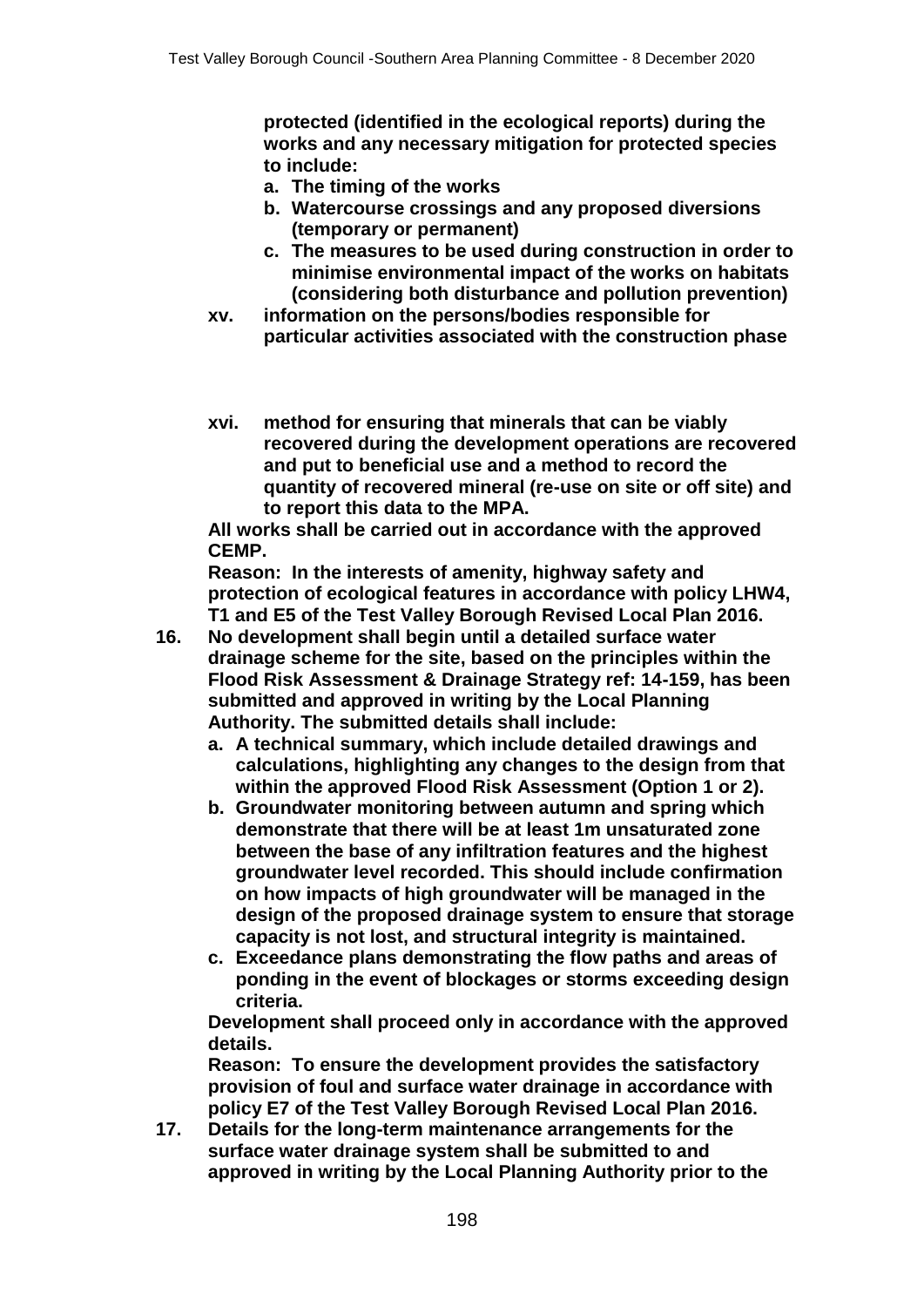**first occupation of any of the dwellings. The submitted details shall include;**

- **a. Maintenance schedules for each drainage feature type and ownership**
- **b. Details of protection measures.**

**The surface water drainage system shall be maintained and operated in accordance with the approved details. Reason: To ensure the development provides the satisfactory** 

**provision of foul and surface water drainage in accordance with policy E7 of the Test Valley Borough Revised Local Plan 2016.**

**18 The Mansion building shall not be occupied until information and plans have been submitted to and approved by the Local Planning Authority detailing the provision of external lighting on the terrace and southern elevation of the mansion building. Information shall include hours of operation, light specification including spread and locations. Any external lighting shall be provided only in accordance with the approved details. Reason: In the interests of visual amenity, safety and to protect biodiversity in accordance with policies E1, E5 and LHW4 of the** 

**Test Valley Borough Revised Local Plan 2016.**

**19. No development shall take place (other than any approved demolition and site clearance works) until an assessment of the nature and extent of any contamination and a scheme for remediating the contamination has been submitted to and approved in writing by the Local Planning Authority. The assessment shall only be undertaken by a competent person, and shall assess the presence of any contamination on the site, whether or not it originates on the site. The assessment shall comprise at least a desk study and qualitative risk assessment and, where appropriate, the assessment shall be extended following further site investigation work. In the event that contamination is found, or is considered likely, the scheme shall contain remediation proposals designed to bring the site to a condition suitable for the intended use.**

**Such remediation proposals shall include clear remediation objectives and criteria, an appraisal of the remediation options, and the arrangements for the supervision of remediation works by a competent person. The site shall not be brought in to use until a verification report, for the purpose of certifying adherence to the approved remediation scheme, has been submitted to and approved in writing by the Local Planning Authority. Reason: To minimise the risks of pollution and to ensure the site is satisfactorily de-contaminated in accordance with policy E8 of the Test Valley Borough Revised Local Plan 2016.**

**20. Construction and demolition work shall only take place between 0730 hours to 1800 hours Mondays to Fridays and 0800 hours to 1300 hours on Saturdays and not at all on Sundays or Bank Holidays.**

**Reason: To protect the amenities of the occupiers of nearby**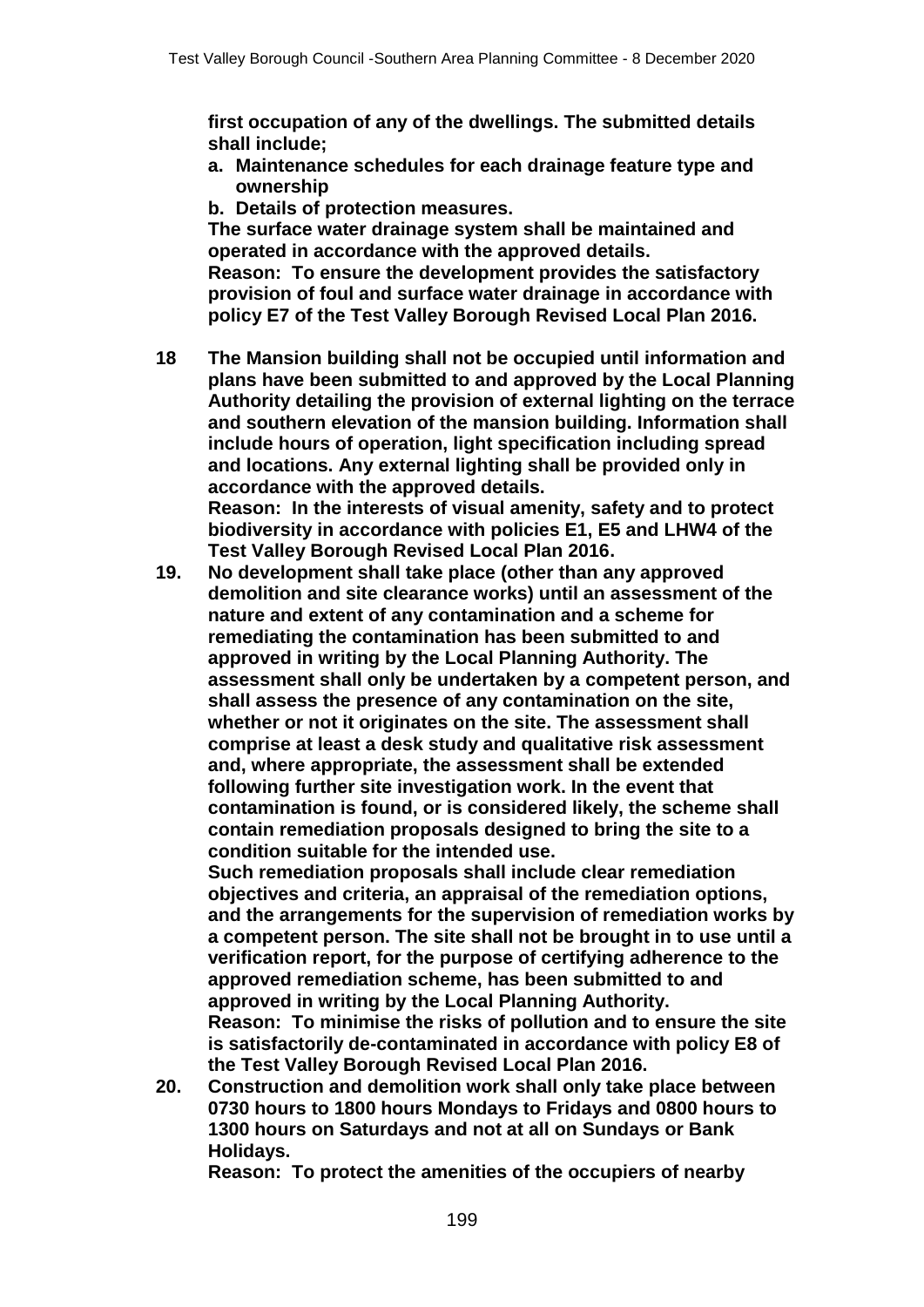**dwellings in accordance with policy LHW4 of the Test Valley Borough Revised Local Plan 2016.**

**21. The development shall not be occupied until the boundary treatments detailed in drawing no DD241L04M (comprising all boundary treatments across the site including golf ball stop fencing) has been provided. The boundary treatment shall be retained and maintained at all times. Reason: To ensure security and safety for residents of the proposed development and users of the adjacent angling lakes** 

**and golf club in accordance with Test Valley Borough Revised Local Plan 2016 Policy LHW4.**

**22. Full details of all new windows including dormers, doors and porches shall be submitted to and approved in writing by the Local Planning Authority prior to the commencement of work. This shall include drawings at a scale of 1:10 with appropriate annotation. The windows and doors shall be installed in accordance with the approved details. Reason: To protect the character and appearance of the proposed buildings in this location of historic interest in accordance with** 

**Test Valley Borough Revised Local Plan (2016) Policy E9.**

- **23. The development shall not be occupied until the 'Woodland Buffer to Stoneham Golf Club' is completed (ie. fences, gates and signage erected) as detailed in drawing no DD241L04 M and the Landscape, Woodland & Ecological Management Plan Rev E has been provided. The 'woodland Buffer to Stoneham Golf club' detail shall be retained and maintained at all times. Reason: To ensure security and safety for residents of the proposed development and users of the golf club in accordance with Test Valley Borough Revised Local Plan 2016, policy LHW4.**
- **24. No development shall take place unless or until the access road permitted under Eastleigh BC application ref: R17/ 79892 has been provided to at least base course. Reason: To ensure the development is does not have an impact on the function, safety, or character of and accessibility to the local or strategic highway network or rights of way network in accordance with Test Valley Borough Revised Local Plan (2016) policy T1.**
- **25. No development to construct the terrace at the Mansion apartment building shall be begun until details of how the terrace area and associated retaining wall are to be constructed including how the existing historic elements of the site will be used. Details shall include drawings at a scale of 1:50 showing sections and elevations of the proposed terrace area and its relationship with the Angling lake and surrounding land to the south. The terrace and associated works shall be constructed in accordance with the approved details.**

**Reason: To sustain the significance of the historic use of the site and to ensure security and safety for residents of the proposed**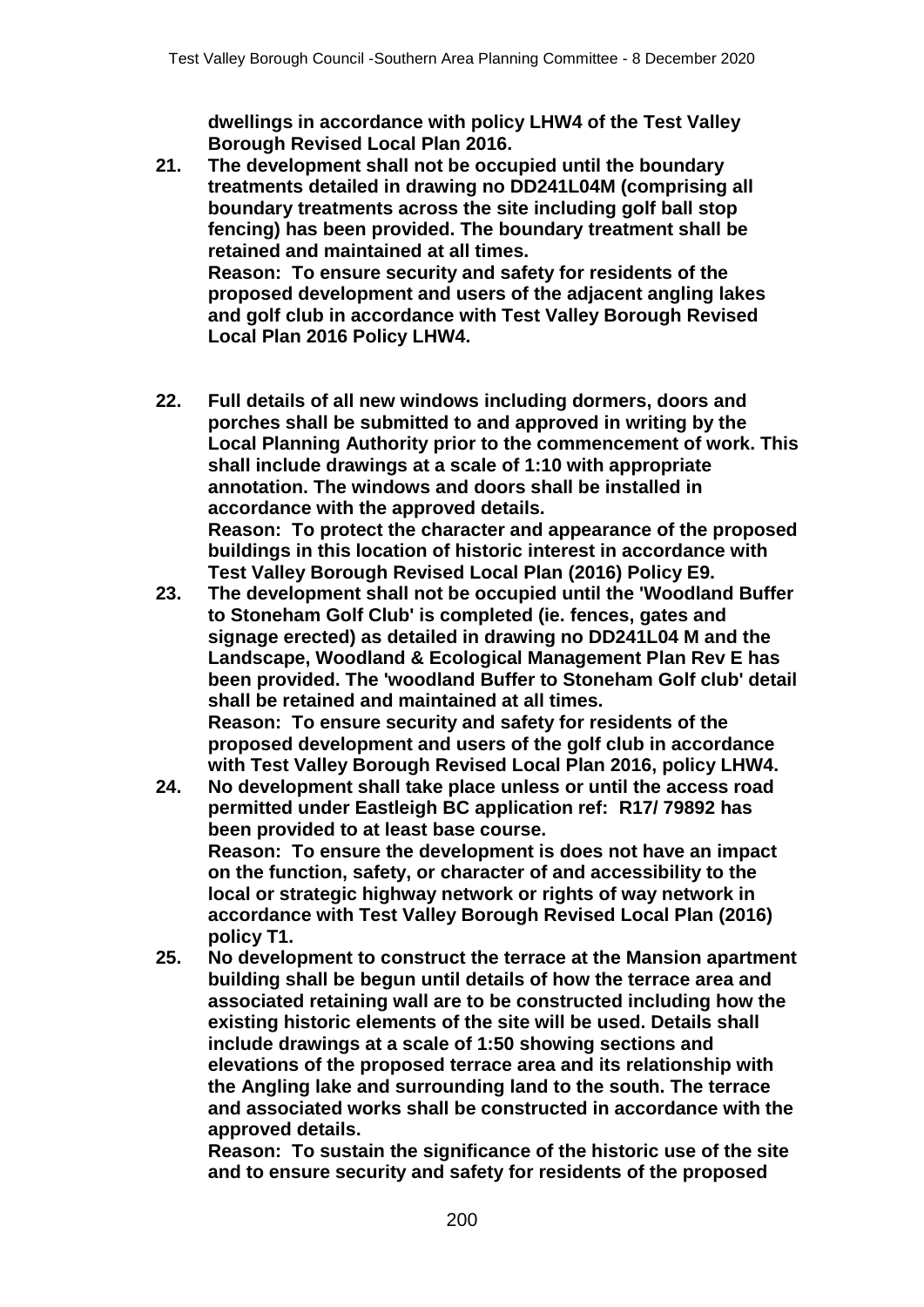**development and users of the adjacent angling lakes in accordance with Test Valley Borough Revised Local Plan (2016) Policy E9 and LHW4.**

- **26. The development hereby approved shall be undertaken in full accordance with the provisions set out within the WYG Lighting Assessment dated December 2020. Reason: In the interest of visual amenity, safety and to protect biodiversity in accordance with policies E1, E5 and LHW4 of the Revised Borough Local Plan 2016.**
- **27. Prior to commencement of development a badger survey shall be undertaken to ensure that the boundary fencing will not present a significant barrier to badger movement. Should any clear mammal paths be identified during that survey, then suitable two-way badger gates shall be installed in intersecting fences where 2m high fencing is provided to deter fly tipping. Reason: In the interests of the protection of protected species in accordance with policy E5 of the Test Valley Borough Revised**
- **Local Plan 2016. 28. Notwithstanding the content of the James Fuller Arboricultural Method Statement and report an appropriately annotated plan shall be submitted to and approved by the Local planning Authority showing the routing of the pipe located to the west of lakeside View to ensure no conflict with tree protection and new planting. The pipe routing shall be carried out in accordance with the approved detail.**

**Reason: To ensure the avoidance of damage to existing trees and natural features during the construction phase in accordance with Test Valley Borough Revised Local Plan policy E2.**

- **29. Prior to occupation of development the access road permitted under Eastleigh BC application ref: R17/ 79892 shall be completed to its final course layer. Reason: To ensure the development is does not have an impact on the function, safety, or character of and accessibility to the local or strategic highway network or rights of way network in accordance with Test Valley Borough Revised Local Plan (2016) policy T1.**
- **30. The development shall not be permitted to be occupied until such time as the location and design of bird nest boxes (including Kestral nest box) shall be submitted to and approved in writing by the Local Planning Authority. The nest boxes shall be installed prior to first occupation of the dwellings in accordance with the approved details.**

**Reason: In the interests of the protection of protected species in accordance with policy E5 of the Test Valley Borough Revised Local Plan 2016.**

**Notes to applicant:**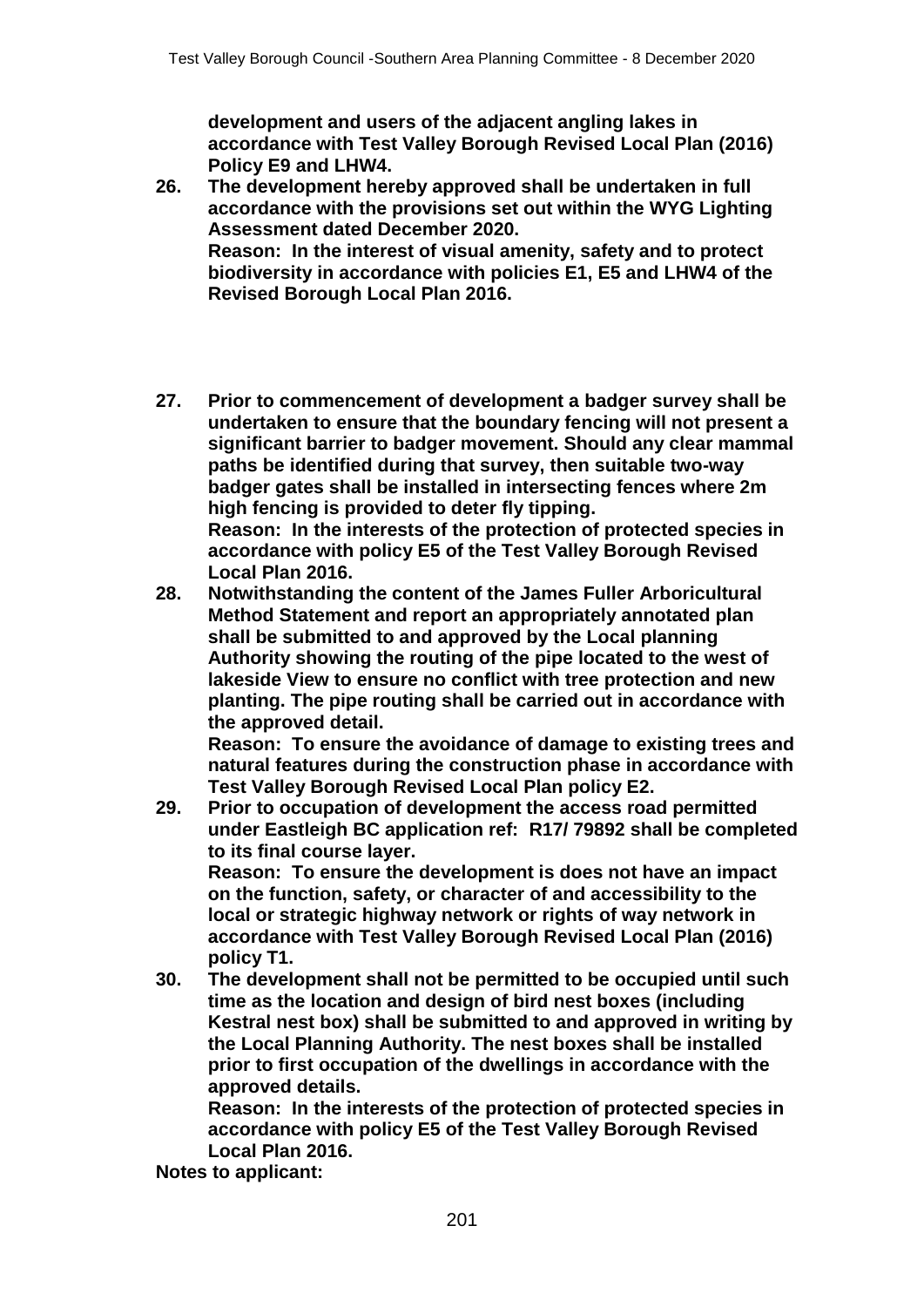- **1. In reaching this decision Test Valley Borough Council (TVBC) has had regard to the National Planning Policy Framework and takes a positive and proactive approach to development proposals focused on solutions. TVBC work with applicants and their agents in a positive and proactive manner offering a pre-application advice service and updating applicants/agents of issues that may arise in dealing with the application and where possible suggesting solutions.**
- **2. The development hereby permitted shall be carried out and completed strictly in accordance with the submitted plans, specifications and written particulars for which permission is hereby granted or which are subsequently submitted to, and approved in writing by, the Local Planning Authority and in compliance with any conditions imposed by the Local Planning Authority.**
- **3. The various trees standing within and adjacent to this site are protected by virtue of Tree Preservation Order TPO.55.TVS.12. Damage to the trees is an offence under the Town and Country Planning Act 1990. Failure to comply with the tree protection conditions above is likely to result in damage to the trees. Tree damage may lead to the prosecution of those undertaking the work and those causing or permitting the work.**
- **4. Attention is drawn to the regular bell-ringing activities at St Nicolas Church, Stoneham Lane and the potential noise implications.**
- **5. Attention drawn to legal agreement dated [***date to be inserted upon completion***]**
- **6. The applicant's attention is drawn to the requirement within the British Standard 'Code of practice for safe use of cranes' for crane operators to consult the aerodrome before erecting a crane in close proximity to an aerodrome. This is explained further in Advice Note 4, 'Cranes and Other Construction Issues', available at [http://www.aoa.org.uk/wp-content/uploads/2016/09/Advice-Note-](http://www.aoa.org.uk/wp-content/uploads/2016/09/Advice-Note-4-Cranes-2016.pdf)[4-Cranes-2016.pdf](http://www.aoa.org.uk/wp-content/uploads/2016/09/Advice-Note-4-Cranes-2016.pdf)**

| <b>APPLICATION NO.</b><br><b>APPLICATION TYPE</b><br><b>REGISTERED</b> | 20/00327/FULLS<br><b>FULL APPLICATION - SOUTH</b><br>24.02.2020                                                          |
|------------------------------------------------------------------------|--------------------------------------------------------------------------------------------------------------------------|
| <b>APPLICANT</b>                                                       | Mr M Hallion, Blackwater Equestrian                                                                                      |
| <b>SITE</b>                                                            | Land At Oak Tree Farm, Foxes Lane, West Wellow,<br>SO51 6EA, WELLOW                                                      |
| <b>PROPOSAL</b>                                                        | Erection of a 28mx56m indoor equestrian arena with<br>associated infrastructure including new landscaping<br>and parking |

# 302 **20/00327/FULLS**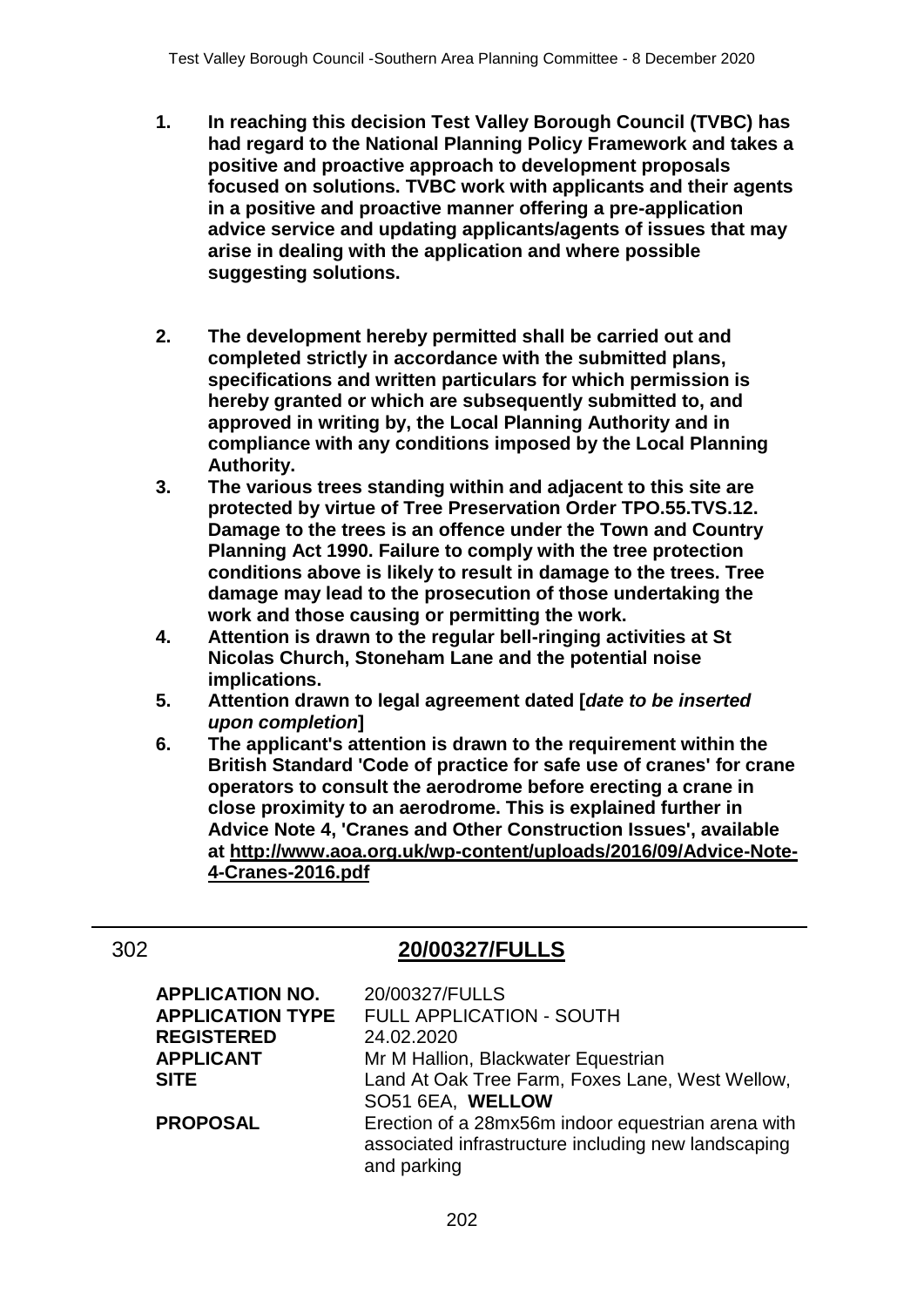| <b>AMENDMENTS</b>   | <b>Revised Plans- 24/06/2020</b>            |
|---------------------|---------------------------------------------|
|                     | Flood Risk Assessment-06/08/2020            |
|                     | Additional Flood Risk Assessment-08/09/2020 |
|                     | HRA-20/10/2020                              |
|                     | Ecology Survey- 21/10/2020                  |
| <b>CASE OFFICER</b> | Mr Mark Staincliffe                         |

**Delegated to the Head of Planning & Building to:**

- **Allow the submission, and consideration, of additional surface water drainage information requested by the Local Lead Flood Authority;**
- **To consult with the Hampshire County Council acting as Local Lead Flood Authority, and to receive a satisfactory consultation reply that the proposal would not adversely affect drainage conditions in the vicinity of the site, and.**
- **Impose any reasonable additional or amended conditions considered necessary following that process, to adequately deal with surface water disposal.**

**Then PERMISSION subject to:**

- **1. The development hereby permitted shall be begun within three years from the date of this permission. Reason: To comply with the provision of Section 91 of the Town and Country Planning Act 1990 as amended by Section 51 of the Planning and Compulsory Purchase Act 2004**.
- **2. The development hereby permitted shall be carried out in accordance with the following approved plans:**
	- **P19-036-02-05-001A**
	- **P19-036-02-03-001A**
	- **P19-036-02-02-002C P19-036-02-02-001D**
	- **P19-036-02-04-001C**

**Reason: For the avoidance of doubt and in the interests of proper planning.**

- **3. No development shall take place above DPC level of the development hereby permitted until full details of hard and soft landscape works have been submitted and approved. Details shall include: proposed finished levels or contours;** 
	- **i) means of enclosure;**
	- **ii) hard surfacing materials;**
	- **iii) planting plans;**
	- **iv) written specifications (including cultivation and other operations associated with plant and grass establishment);**
	- **v) schedules of plants, noting species, plant sizes and proposed numbers/densities;**
	- **vi) programme of implementation**
	- **vii) Existing and proposed ground levels. To include cross sections of the proposed bunds clearly identifying existing ground levels.**

**The landscape works shall be carried out in accordance with the approved details and the implementation programme, which shall be**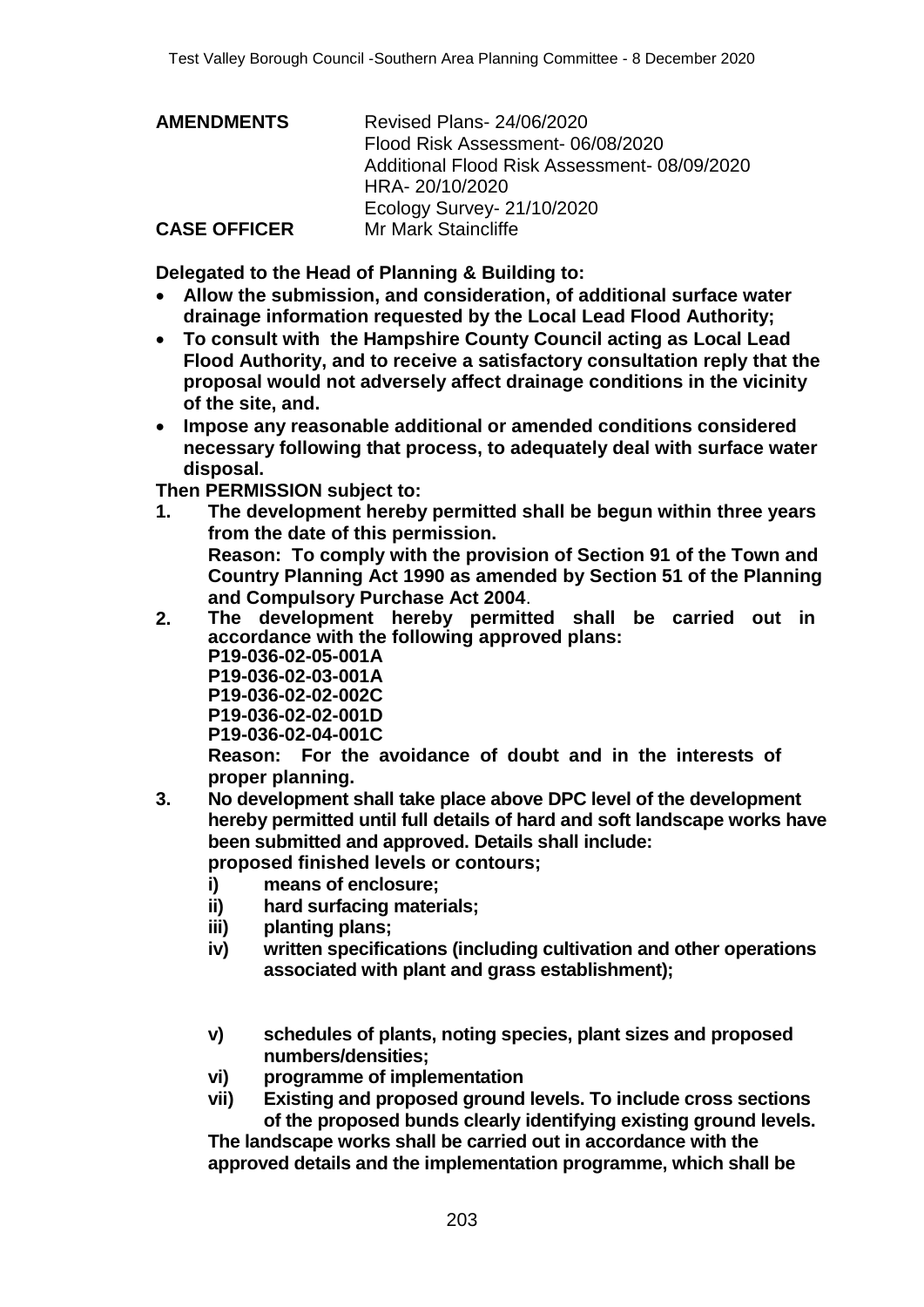**undertaken no later than the first planting season (November – March) following first use of the facility.**

**Reason: To enable the development to respect, complement and positively integrate into the character of the area in accordance with Test Valley Borough Revised Local Plan (2016) Policies E1 and E2.**

**4. The development shall not be used or occupied until a schedule of landscape management and maintenance for a minimum period of 10; years has been submitted to and approved in writing by the Local Planning Authority. The landscape management plan shall include long term design objectives, management responsibilities and maintenance schedules for all landscape areas. The landscaping shall be maintained in accordance with the approved schedule. Any trees or planting that are removed, die or become, in the opinion of the Local Planning Authority, seriously damaged or defective within this period, shall be replaced before the end of the current or first available planting season following the failure, removal or damage of the planting.**

**Reason: To enable the development to respect, complement and positively integrate into the character of the area in accordance with Test Valley Borough Revised Local Plan (2016) Policies E1 and E2.**

**5. No development shall take place above DPC level of the development hereby permitted until samples and details of the materials to be used in the construction of all external surfaces hereby permitted have been submitted to and approved in writing by the Local Planning Authority. Development shall be carried out in accordance with the approved details.**

**Reason: To ensure the development would integrate, respect and complement the character of the area in accordance with Test Valley Borough Revised Local Plan (2016) Policy E1.**

- **6. Prior to the first use of the approved building a roof light, door and window management plan shall be submitted to and approved in writing by the Local Planning Authority. The management plan shall clearly explain and set out what procedures and mechanisms will be put in place to ensure that during night time use artificial light is not visible from outside of the building. This must include details, specifications and locations of all blinds or other devices used to prohibit light spill. Once approved the plan shall be implemented and thereafter retained in perpetuity and the artificial lighting shall not be used during darkness unless the procedures are implemented in full. Reason: To safeguard the amenities of the area in accordance with Test Valley Borough Revised Local Plan (2016) Policy E8.**
- **7. No external lighting shall be installed unless in accordance with details that have been submitted to and approved in writing by the local planning authority. The details shall include plans and details sufficient to show the location, type, specification, luminance and angle of illumination of all lights/luminaires and a light spread diagram.**

**Reason: To safeguard the amenities of the area in accordance with Test Valley Borough Revised Local Plan (2016) Policy E8.**

**8. The drainage system shall be constructed in accordance with the**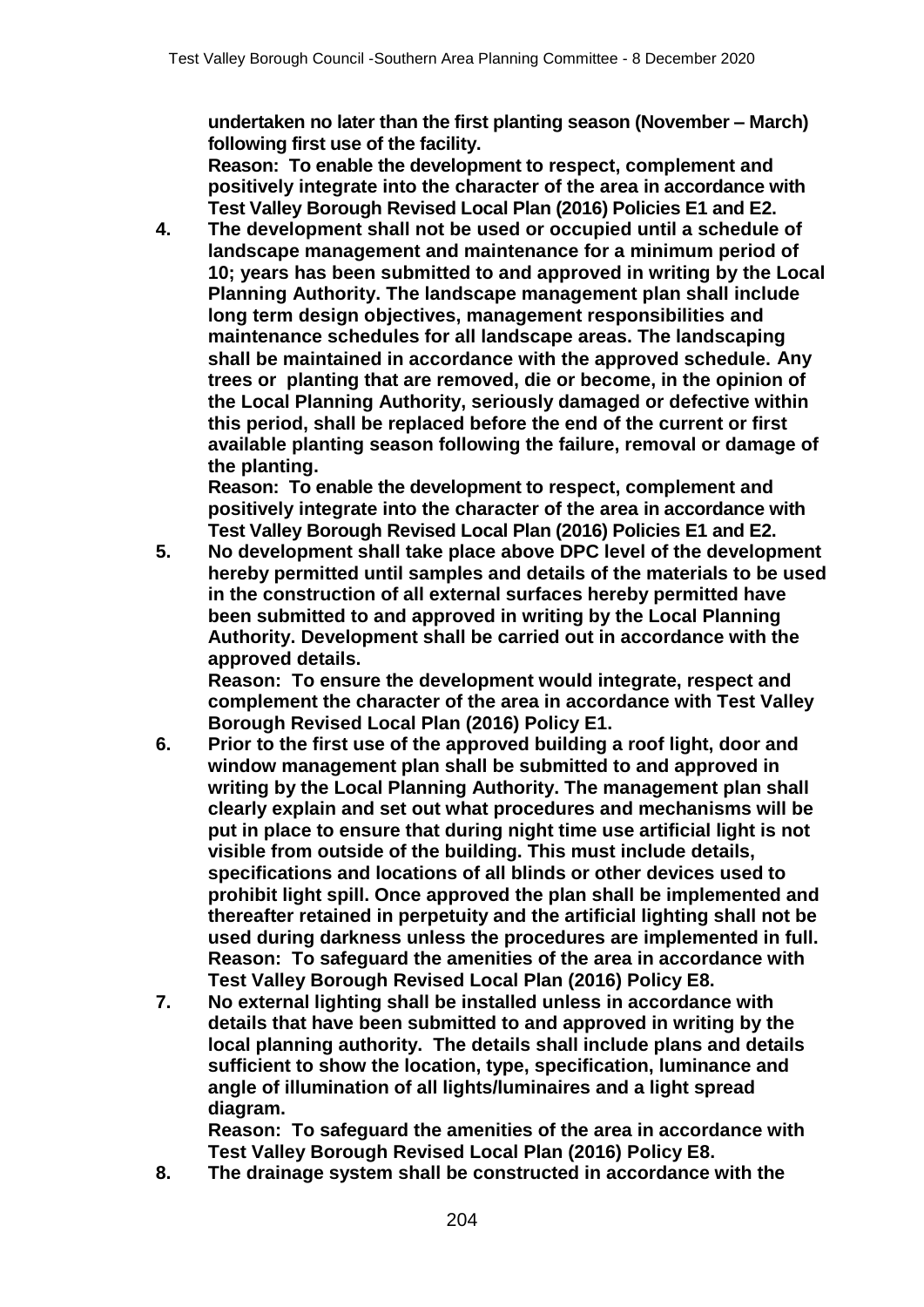**Flood Risk Assessment & Drainage Strategy Ref: 5261-RP01 ISSUE 2. Any intended changes undertaken to the approved drainage scheme shall be first submitted to and approved in writing by Local Planning Authority. The revised details submitted shall include a technical summary highlighting any changes, updated detailed drainage drawings and detailed drainage calculations. Development shall then be undertaken in accordance with the approved details. Reason: To ensure a satisfactory on-site management of surface water is installed to minimise the risk of flooding both on- and offsite, in accordance with Policy E7 of the Test Valley Borough Revised Local Plan (2016).**

- **9. The development hereby permitted shall not be occupied or brought into use until, the car parking spaces, have been provided in accordance with the approved plans. The areas of land so provided shall be retained at all times for this purpose. Reason: To ensure sufficient off-street parking has been provided in accordance with the Test Valley Borough Revised Local Plan (2016) Policy T2 and in the interest of highway safety in accordance with Test Valley Borough Revised Local Plan (2016) Policy T1.**
- **10. The development hereby permitted shall be for the exclusive use of horses stabled at the wider site, known as 'Blackwater Equestrian' and for no other commercial purpose whatsoever, including but not limited to use for competitions and training of horses not stabled on site.**

**Reason: In the interests of highway safety and to protect the living conditions of nearby residents in accordance with Test Valley Borough Revised Local Plan (2016) Policies T1 and E8.**

**11. The development hereby permitted shall not be brought into use until details of the storage of manure and soiled bedding (including the location of such storage) and its disposal from site (including frequency) have been submitted to and approved in writing by the Local Planning Authority, and; the works for such storage and disposal have been completed in accordance with the approved details. The approved storage area shall subsequently be maintained in accordance with the approved details. No storage of manure and soiled bedding shall take place outside of the storage area approved under this condition.**

**Reason: In the interests of public health and safety, in order to protect the natural environment and prevent pollution in accordance with Test Valley Borough Revised Local Plan (2016) Policy E7 and E8.**

**12 The use building and riding facility hereby permitted shall only open for use between the hours of 07:00 and 21:30 Monday to Sunday. Reason: In the interest of the amenities of the local area and residents in accordance with Test Valley Borough Revised Local Plan (2016) Policy E8.**

**Note to applicant:**

**1. In reaching this decision Test Valley Borough Council (TVBC) has had regard to the National Planning Policy Framework and takes a positive and proactive approach to development proposals focused on solutions. TVBC work with applicants and their agents in a**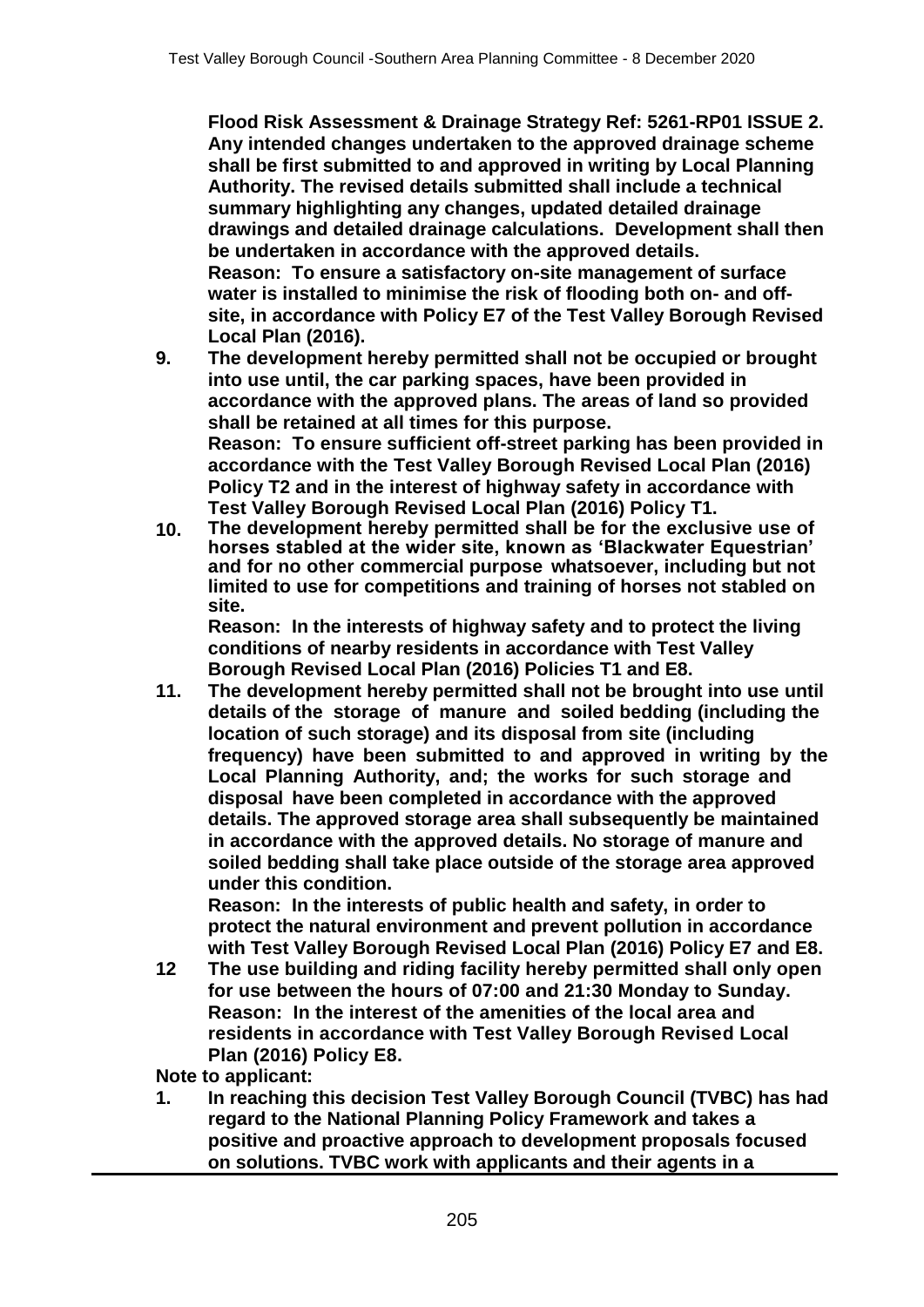**positive and proactive manner offering a pre-application advice service and updating applicants/agents of issues that may arise in dealing with the application and where possible suggesting solutions.**

### 303 **20/02195/VARS**

| 20/02195/VARS                                            |
|----------------------------------------------------------|
| <b>VARIATION OF CONDITIONS - SOUTH</b>                   |
| 15.09.2020                                               |
| <b>Trusty Tufty Limited</b>                              |
| Blue Hayes, Salisbury Road, Shootash, SO51 6GA,          |
| <b>WELLOW</b>                                            |
| Vary conditions 02, 04, 05, 06 and 10 of                 |
| 19/02002/FULLS (Conversion to dwelling, erection of      |
| dwelling, and construction of access) to allow erection  |
| of garage and lean-to associated with Plot 1, and        |
| alterations to the west elevation and internal layout of |
| Plot 1 and tailoring conditions to each plot             |
| Amended plans received 15.10.20                          |
| Mr Paul Goodman                                          |
|                                                          |

### **PERMISSION subject to:**

**1. The development hereby permitted shall be begun within three years from the date (29th January 2020) of the original permission 19/02002/FULLS. Reason: To comply with the provision of Section 91 of the Town** 

**and Country Planning Act 1990 as amended by Section 51 of the Planning and Compulsory Purchase Act 2004.**

**2. No development shall take place above DPC level of the development of Plot 2 or the Plot 1 garage hereby permitted until samples and details of the materials to be used in the construction of all external surfaces of that element hereby permitted have been submitted to and approved in writing by the Local Planning Authority. Development shall be carried out in accordance with the approved details.**

**Reason: To ensure the development has a satisfactory external appearance in the interest of visual amenities in accordance with Test Valley Borough Revised Local Plan (2016) Policy E1.**

**3. Development shall proceed in accordance with the measures set out in the Mitigation and Enhancement section 5 of the Preliminary Ecological Appraisal (Peach Ecology, March 2019) unless otherwise approved in writing by the Local Planning Authority. Thereafter, the enhancements shall be permanently maintained and retained in accordance with the approved details. Reason: To enhance biodiversity in accordance with Policy E5 of the Test Valley Revised Local Plan 2016, the NPPF and the Natural Environment and Rural Communities Act 2006.**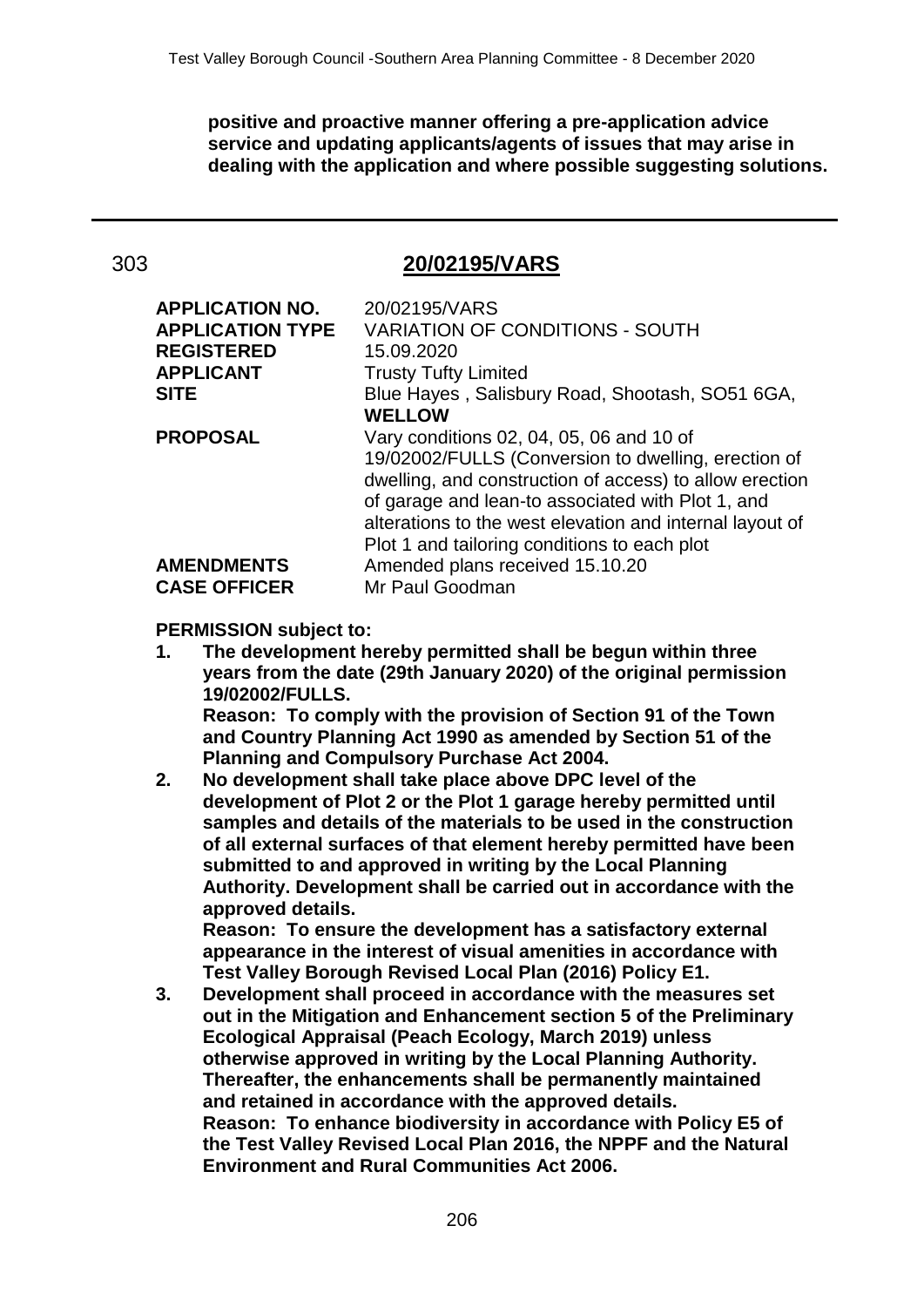- **4. No individual plot shall not be occupied until space associated with that plot has been laid out and provided for the parking and manoeuvring of vehicles to enable them to enter and leave the site in a forward gear in accordance with the approved plan and this space shall thereafter be reserved for such purposes at all times. Reason: In the interests of highway safety in accordance with Test Valley Borough Revised Local Plan (2016) Policy T1.**
- **5. Prior to the commencement of development the new access to Plot 2 shall be constructed with the visibility splays of 2.4 by 120 metres and maintained as such at all times. Within these visibility splays notwithstanding the provisions of the Town & Country Planning (General Permitted Development) Order 2015 (or any Order revoking and re-enacting that Order) no obstacles, including walls, fences and vegetation, shall exceed the height of 1.0 metres above the level of the existing carriageway at any time. Reason: In the interest of highway safety in accordance with Test Valley Borough Revised Local Plan (2016) Policy T1.**
- **6. No development shall take place above DPC level of the development of Plot 2 hereby permitted until full details of hard and soft landscape works have been submitted and approved. Details shall include-where appropriate: proposed finished levels or contours; means of enclosure; car parking layouts; other vehicle and pedestrian access and circulation areas; hard surfacing materials; minor artefacts and structures (e.g. furniture, play equipment, refuse or other storage units, signs, lighting, etc.); proposed and existing functional services above and below ground (e.g. drainage, power, communications cables, pipelines etc. indicating lines, manholes, supports.); retained historic landscape features and proposals for restoration, where relevant. Soft landscape works shall include: planting plans; written specifications (including cultivation and other operations associated with plant and grass establishment); schedules of plants, noting species, plant sizes and proposed numbers/densities.**

**The landscape works shall be carried out in accordance with the implementation programme and in accordance with the management plan.**

**Reason: To improve the appearance of the site and enhance the character of the development in the interest of visual amenity and contribute to the character of the local area in accordance with Test Valley Borough Revised Local Plan (2016) Policy E1 and E2.**

**7. The development hereby approved shall be undertaken in full accordance with the provisions set out within the Hellis arboriculture and landscape design Arboricultural Tree Report reference 19/09/157/NH dated December 2019. Reason: To ensure the enhancement of the development by the retention of existing trees and natural features during the construction phase in accordance with Test Valley Borough Revised Local Plan policy E2.**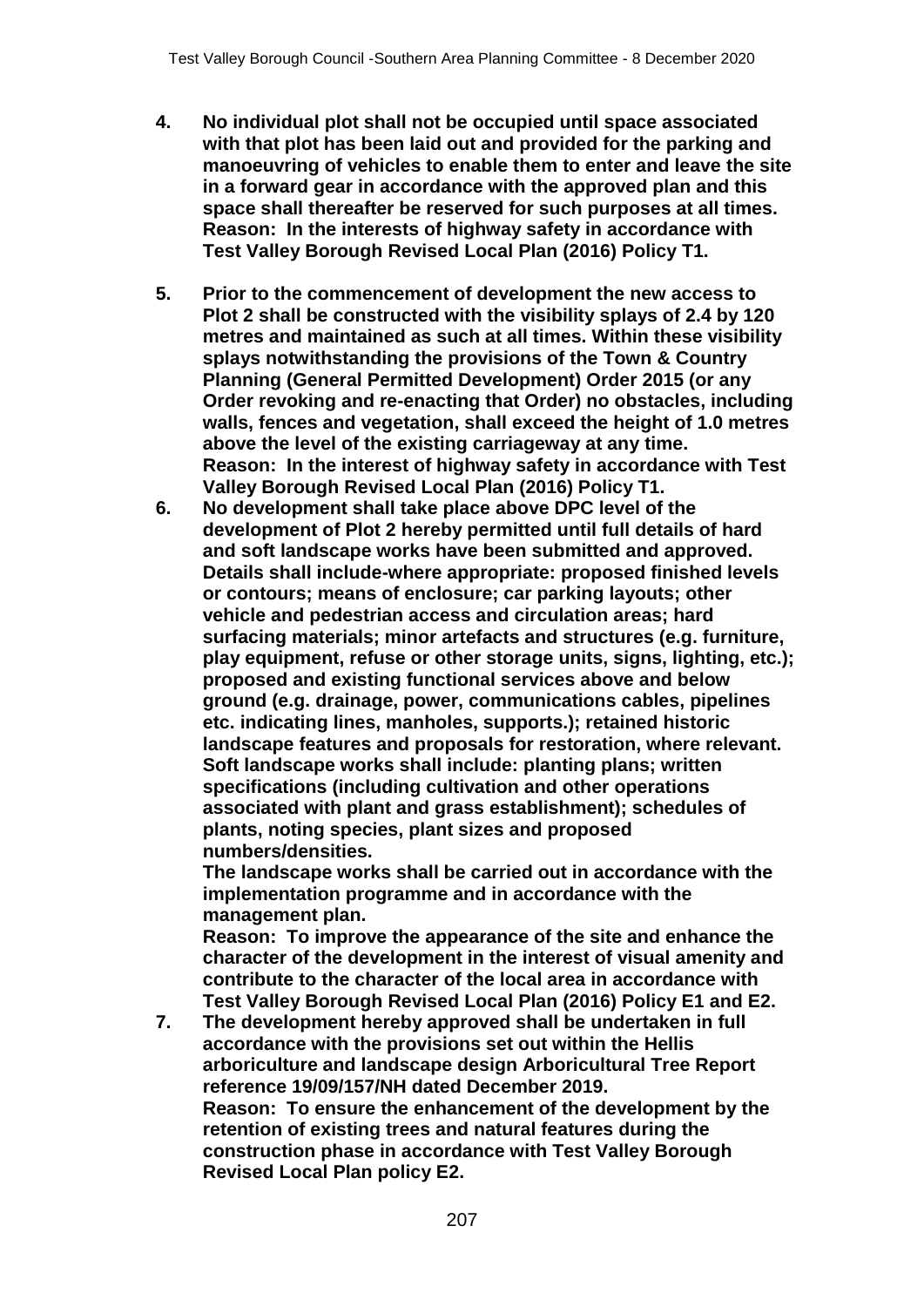- **8. On first occupation of the replacement dwelling hereby permitted the existing building known as Blue Hayes shall only be occupied as a single residential dwelling in accordance with the approved plans and for no other purpose. Reason: In order ensure no net increase in residential dwellings in the countryside in accordance with policy COM2 of the Test Valley Borough Revised Local Plan 2016.**
- **9. The development hereby approved shall be designed and built to meet Regulation 36 2 (b) requirement of 110 litres/person/day water efficiency set out in part G2 of Building Regulations 2015. Reason: In the interests of improving water usage efficiency in accordance with policy E7 of the Test Valley Borough Revised Local Plan 2016.**
- **10. The development hereby permitted shall not be carried out except in complete accordance with the details shown on the submitted plans, numbers:**

**242-D-01 242-D-02 242-D-04 242-D-05 242-D-06 242-D-09 242-D-10 242-D-11 242-D-12 242-D-14 242-D-15 242-D-16 A 242-D-17 A 242-D-18 A 242-D-19 A 242-D-21 242-D-22 242-D-23 A 242-D-24 A20-265-P-002 A20-265-P-003 A20-265-P-001 A20-265-P-100 A20-265-P-101 A20-265-P-200 242-D-20 A20-265-P-102 A20-265-P-004 A**

**Reason: For the avoidance of doubt and in the interests of proper planning.**

**11. Landscape implementation, management and maintenance for a minimum period of 5 years in relation to Plot 1 shall be undertaken in accordance with the specifications on the approved Landscape Plan ref A20-265-P-004 A. Any plants which die within the first 5**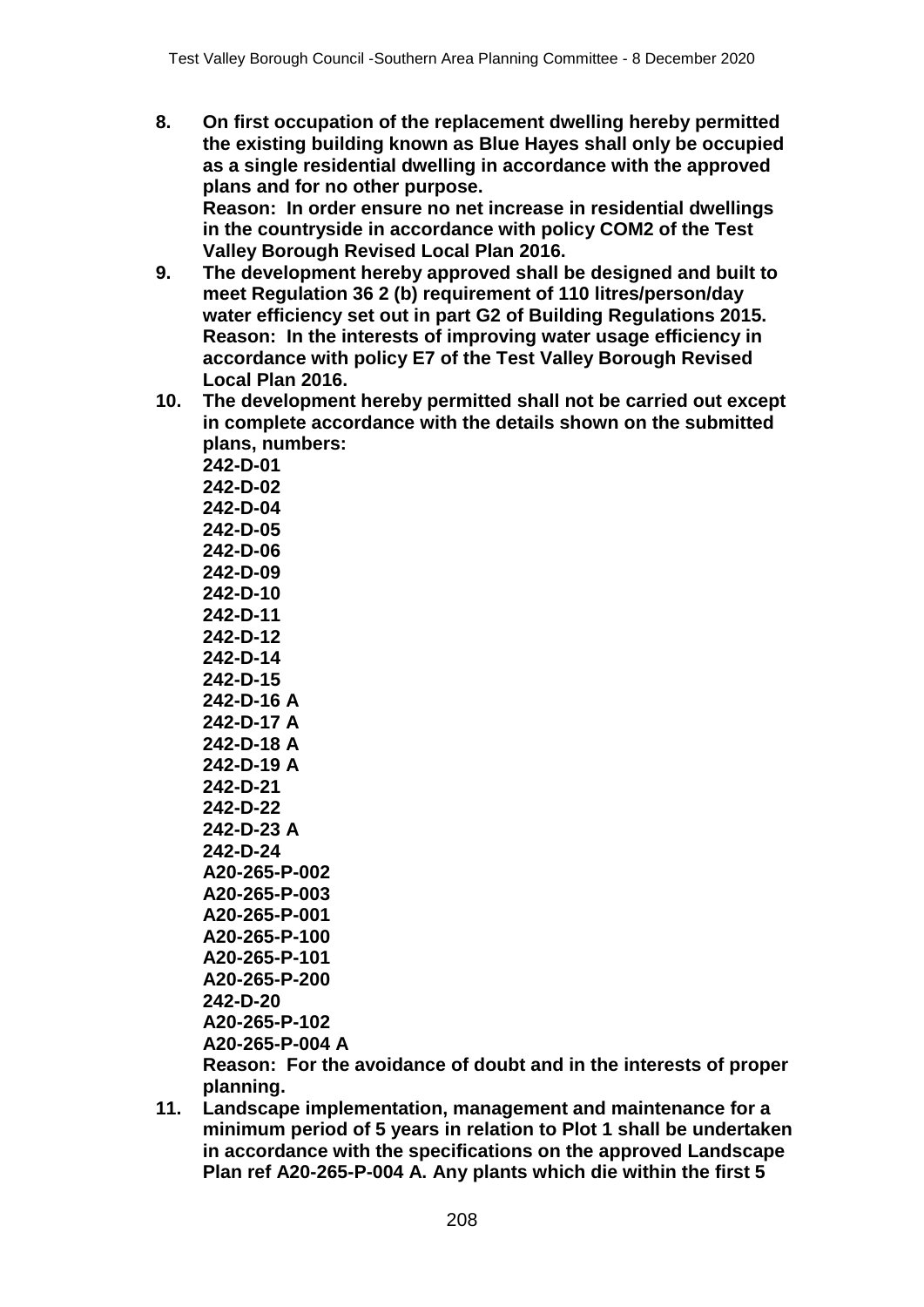**years shall be replaced.** 

**Reason: To ensure the provision of amenity afforded by proper maintenance of existing and new landscape features as an improvement of the appearance of the site and to enhance the character of the development in the interest of visual amenity and contribute to the character of the local area in accordance with Test Valley Borough Revised Local Plan (2016) Policy E1 and E2.** 

**Notes to applicant:**

- **1. The development hereby permitted shall be carried out and completed strictly in accordance with the submitted plans, specifications and written particulars for which permission is hereby granted or which are subsequently submitted to, and approved in writing by, the Local Planning Authority and in compliance with any conditions imposed by the Local Planning Authority.**
- **2. In reaching this decision Test Valley Borough Council (TVBC) has had regard to the National Planning Policy Framework and takes a positive and proactive approach to development proposals focused on solutions. TVBC work with applicants and their agents in a positive and proactive manner offering a pre-application advice service and updating applicants/agents of issues that may arise in dealing with the application and where possible suggesting solutions.**

## 304 **20/02518/FULLS**

| <b>APPLICATION NO.</b>  | 20/02518/FULLS                                                |
|-------------------------|---------------------------------------------------------------|
| <b>APPLICATION TYPE</b> | FULL APPLICATION - SOUTH                                      |
| <b>REGISTERED</b>       | 23.10.2020                                                    |
| <b>APPLICANT</b>        | Mr Jamie Buttigieg                                            |
| <b>SITE</b>             | 1 Warwick Close, Chandlers Ford, SO53 4PH,                    |
|                         | <b>VALLEY PARK</b>                                            |
| <b>PROPOSAL</b>         | Two storey side extension and single storey rear<br>extension |
| <b>AMENDMENTS</b>       | 23.11.2020 – amended block plan received                      |
| <b>CASE OFFICER</b>     | <b>Katie Andrew</b>                                           |
|                         |                                                               |

### **PERMISSION subject to:**

- **1. The development hereby permitted shall be begun within three years from the date of this permission. Reason: To comply with the provision of Section 91 of the Town and Country Planning Act 1990 as amended by Section 51 of the Planning and Compulsory Purchase Act 2004.**
- **2. The development hereby permitted shall not be carried out except in complete accordance with the details shown on the submitted plans, numbers Site location plan 01**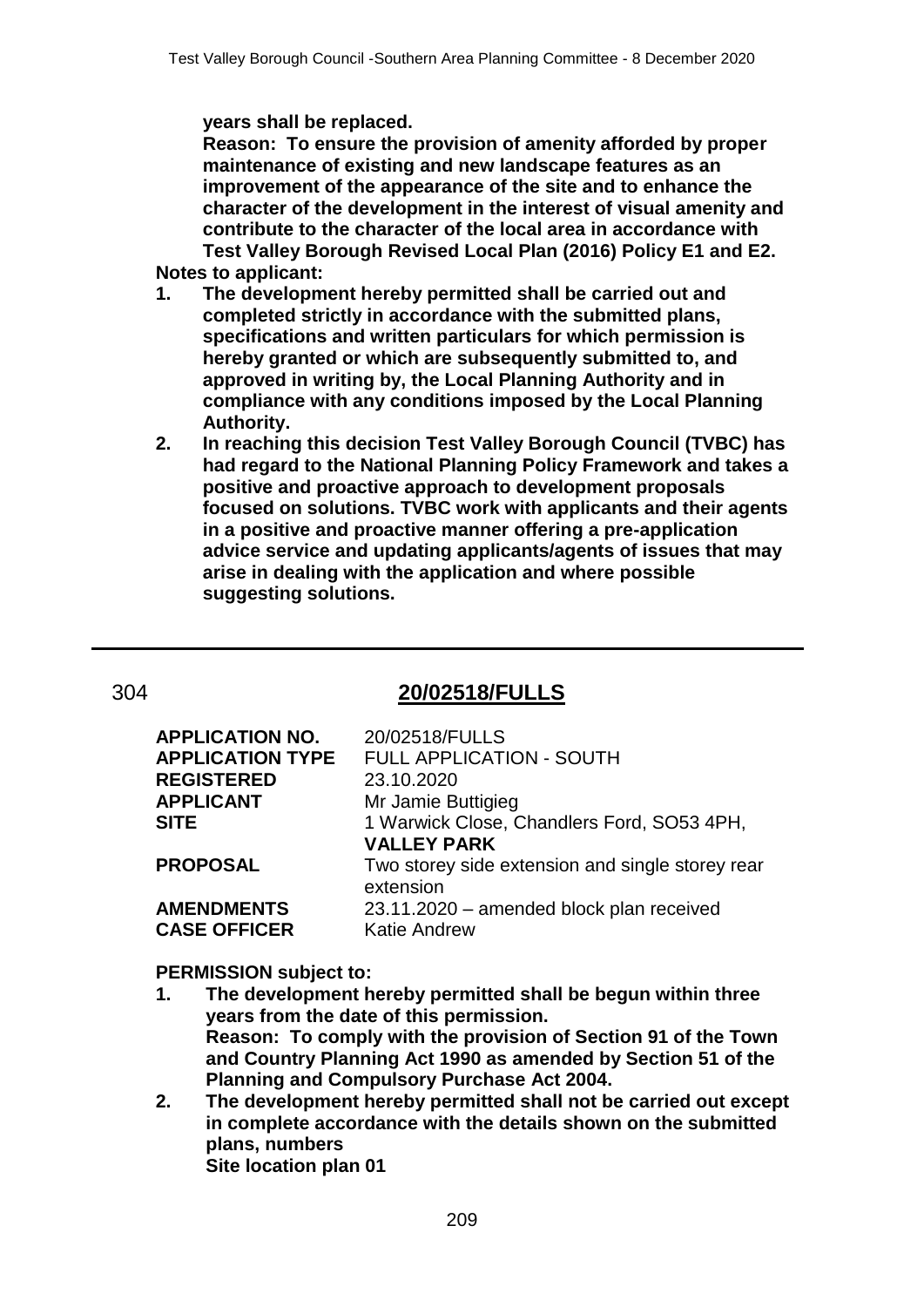**Block plan 02 Existing floor plans 03 Existing elevations 04A Sections 05 Proposed floor plans 06 Sections 07 Proposed elevations 08 Details 09 Details 10 Details 11 Details 12 Reason: For the avoidance of doubt and in the interests of proper planning.**

**3. The external materials to be used in the construction of all external surfaces of the development hereby permitted shall match in type, colour and texture those used in the existing building. Reason: To ensure a satisfactory visual relationship of the new** 

**development with the existing in accordance with Test Valley Borough Revised Local Plan (2016) Policy E1.**

**4. The extension hereby approved shall not be occupied at any time other than for purposes ancillary to the residential use of the dwelling known as 1 Warwick Close, Chandlers Ford, as shown on the approved plans.** 

**Reason: To avoid the establishment of a separate unit of accommodation in accordance with Test Valley Borough Revised Local Plan (2016) Policy COM2.**

**5. The development hereby approved shall be undertaken in full accordance with the provisions set out within the CBA Arboricultural Development Statement, reference CBA11368 v1 dated June 2020 and the tree protection plan (CBA11368.02 TPP), and all measures put in place at the site shall be retained for the full duration of construction activity associated with this permission.** 

**Reason: To ensure the enhancement of the development by the retention of existing trees and natural features during the construction phase in accordance with Test Valley Borough Revised Local Plan policy E2.**

**6. No activities, nor material storage, nor placement of site huts or other equipment, no service routes, drain runs, soakaways or excavations in connection with the development hereby permitted shall be undertaken within the tree protection barrier. Reason: To ensure the avoidance of damage to existing trees and natural features during the construction phase in accordance with Test Valley Borough Revised Local Plan policy E2.**

**Notes to applicant:**

**1. In reaching this decision Test Valley Borough Council (TVBC) has had regard to the National Planning Policy Framework and takes a positive and proactive approach to development proposals**